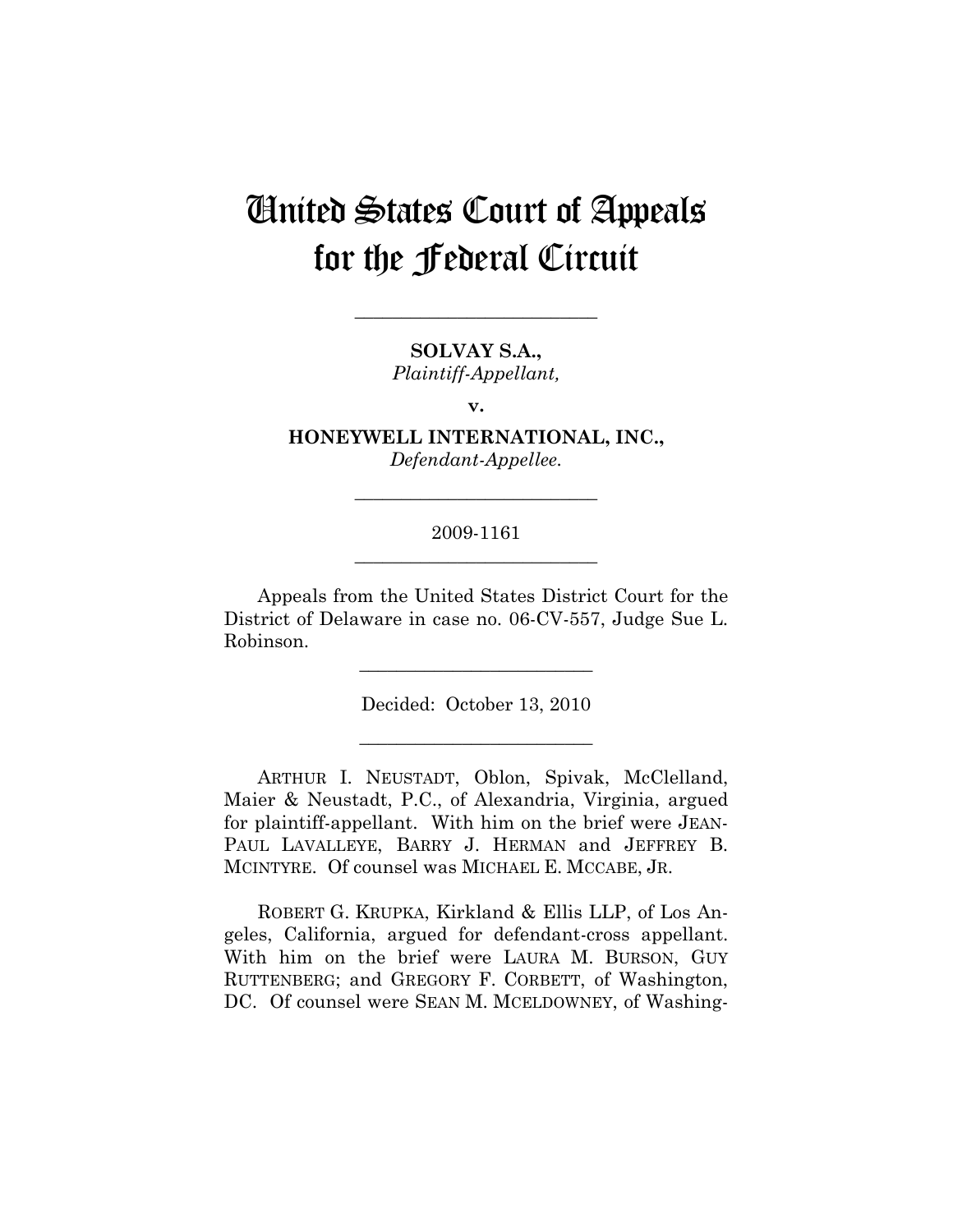ton, DC; and SHANI A. MOORE WEATHERBY, of Los Angeles, California.

**\_\_\_\_\_\_\_\_\_\_\_\_\_\_\_\_\_\_\_\_\_\_\_\_\_\_** 

Before DYK, MAYER, and SCHALL, *Circuit Judges*.

#### SCHALL, *Circuit Judge*.

 $\overline{a}$ 

This is a patent case. It arises out of a suit by Solvay S.A. ("Solvay") against Honeywell Specialty Materials LLC and Honeywell International, Inc. (collectively, "Honeywell") in the United States District Court for the District of Delaware for infringement of U.S. Patent No. 6,730,817 ("the '817 patent") owned by Solvay. Solvay now appeals the final judgment of the district court in favor of Honeywell dismissing Solvay's suit. The court's judgment in favor of Honeywell was based on two rulings on summary judgment. First, the court held that although asserted claims 1, 5, 7, 10, and 11 of the '817 patent were infringed, they are invalid under 35 U.S.C. § 102(g)(2) because Honeywell was a prior inventor of the subject matter of the claims who had not abandoned, suppressed, or concealed its invention.<sup>[1](#page-1-0)</sup> *Solvay*, *S.A. v. Honeywell Specialty Materials LLC*, 591 F. Supp. 2d 729 (D. Del. 2008) ("*Invalidity Ruling*"). Second, the court held that asserted claims 12-18, 21, and 22 of the '817 patent were not infringed by Honeywell. *Solvay, S.A. v. Honeywell Specialty Materials LLC*, 591 F. Supp. 2d 724 (D. Del. 2008) ("*Non-infringement Ruling*").

For the reasons set forth below, we hold that the district court erred in ruling claims 1, 5, 7, 10, and 11 of the

<span id="page-1-0"></span><sup>&</sup>lt;sup>1</sup> Section  $102(g)(2)$  states that "[a] person shall be entitled to a patent unless . . . before such person's invention thereof, the invention was made in this country by another inventor who had not abandoned, suppressed, or concealed it."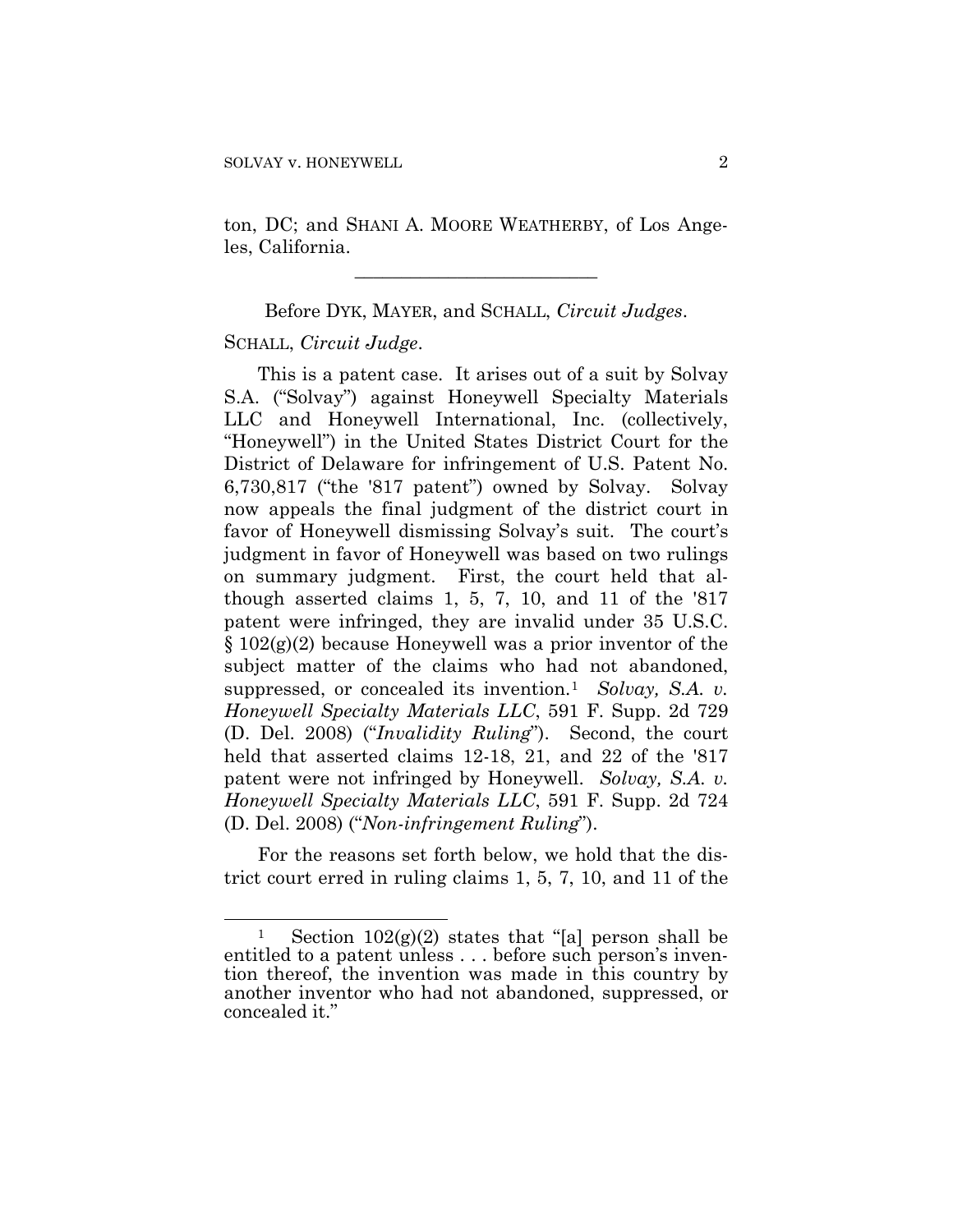'817 patent invalid. We do so because we conclude that Honeywell was not a prior inventor for purposes of  $\S 102(g)(2)$ . We also hold, however, that the district court did not err in its rulings that claims 1, 5, 7, 10, and 11 of the '817 patent were infringed and that claims 12-18, 21, and 22 were not infringed. The judgment of the district court is therefore affirmed-in-part and reversed-in-part. The case is remanded to the district court for further proceedings consistent with this opinion.

#### **BACKGROUND**

I.

Solvay's '817 patent has a priority date of October 23, 1995. The '817 patent is directed to methods for making 1,1,1,3,3-pentafluoropropane ("HFC-245fa"). HFC-245fa has been found to be advantageous as a blowing and insulation agent in the preparation of expanded polymeric materials, of the type commonly used in refrigeration and heat storage systems. *See* '817 patent, col.1 ll.12-14. HFC-245fa is one of a group of non-ozone-depleting hydrofluorocarbons that were legislatively mandated to replace ozone-depleting chlorofluorocarbons and hydrochlorofluorocarbons. The '817 patent discloses methods for making HFC-245fa by reacting 1,1,1,3,3-pentachloropropane ("HCC-240fa") with hydrogen fluoride ("HF") in the presence of a hydrofluorination catalyst. Specifically, the patent claims processes for making HFC-245fa that include continuously drawing off gaseous HFC-245fa and hydrogen chloride ("HCl") from the reaction mixture.

Claims 1 and 12 are the patent's two independent claims. Claim 1 reads as follows:

In a process for the preparation of [HFC-245fa] comprising reaction of [HCC-240fa] with [HF] in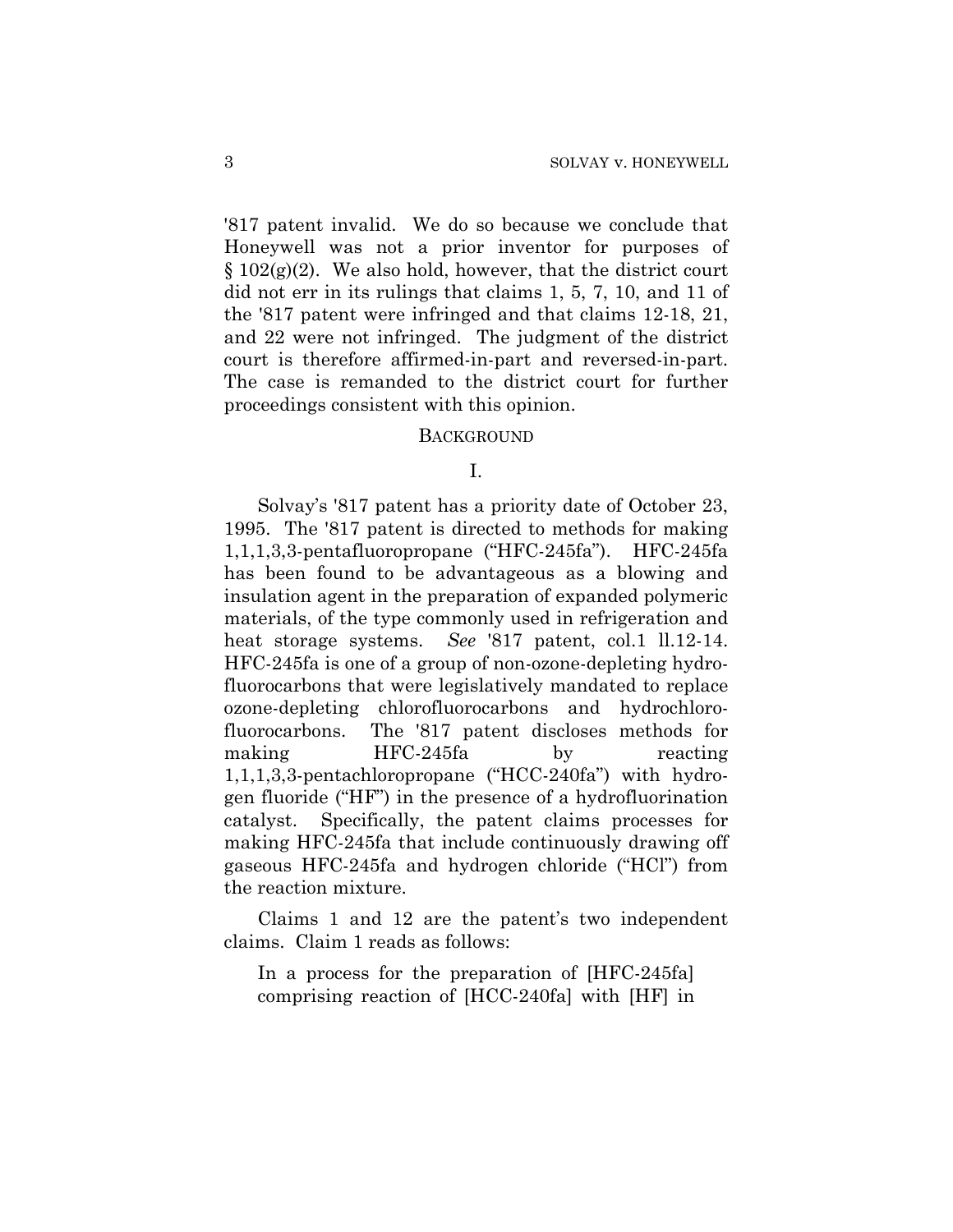the presence of a hydrofluorination catalyst, the improvement which comprises carrying out the reaction at a temperature and under a pressure at which [HFC-245fa] is gaseous and isolating and [sic] [HFC-245fa] from the reaction mixture by drawing off [HFC-245fa] and [HCl] in a gaseous phase as each of said [HFC-245fa] and [HCl] is being formed.

'817 patent, col.5 ll.36-46.

Claim 12 reads as follows:

In a process for the preparation of [HFC-245fa] comprising reaction of [HCC-240fa] with [HF] in the presence of a hydrofluorination catalyst, the improvement which comprises carrying out the reaction in a reactor equipped with a device for drawing off a gas stream at a temperature and under a pressure at which [HFC-245fa] is gaseous and wherein said device is controlled (a) to draw off a gas stream comprising [HFC-245fa] and [HCl] as each of said [HFC-245fa] and [HCl] is being formed thereby isolating said [HFC-245fa] from the reaction mixture (b) to keep in the reactor in the liquid state the unconverted [HCC-240fa], most of the [HF] and most of the products of partial fluorination of [HCC-240fa].

*Id.* at col.6 ll.15-30.

#### II.

Honeywell produces HFC-245fa in its plant located in Geismar, Louisiana, by reacting HCC-240fa and HF in the presence of a hydrofluorination catalyst ("the Geismar process"). The Geismar process is a continuous process, where HFC-245fa, HCl, unreacted HF, and other byproducts are drawn off from the reactor in gaseous form.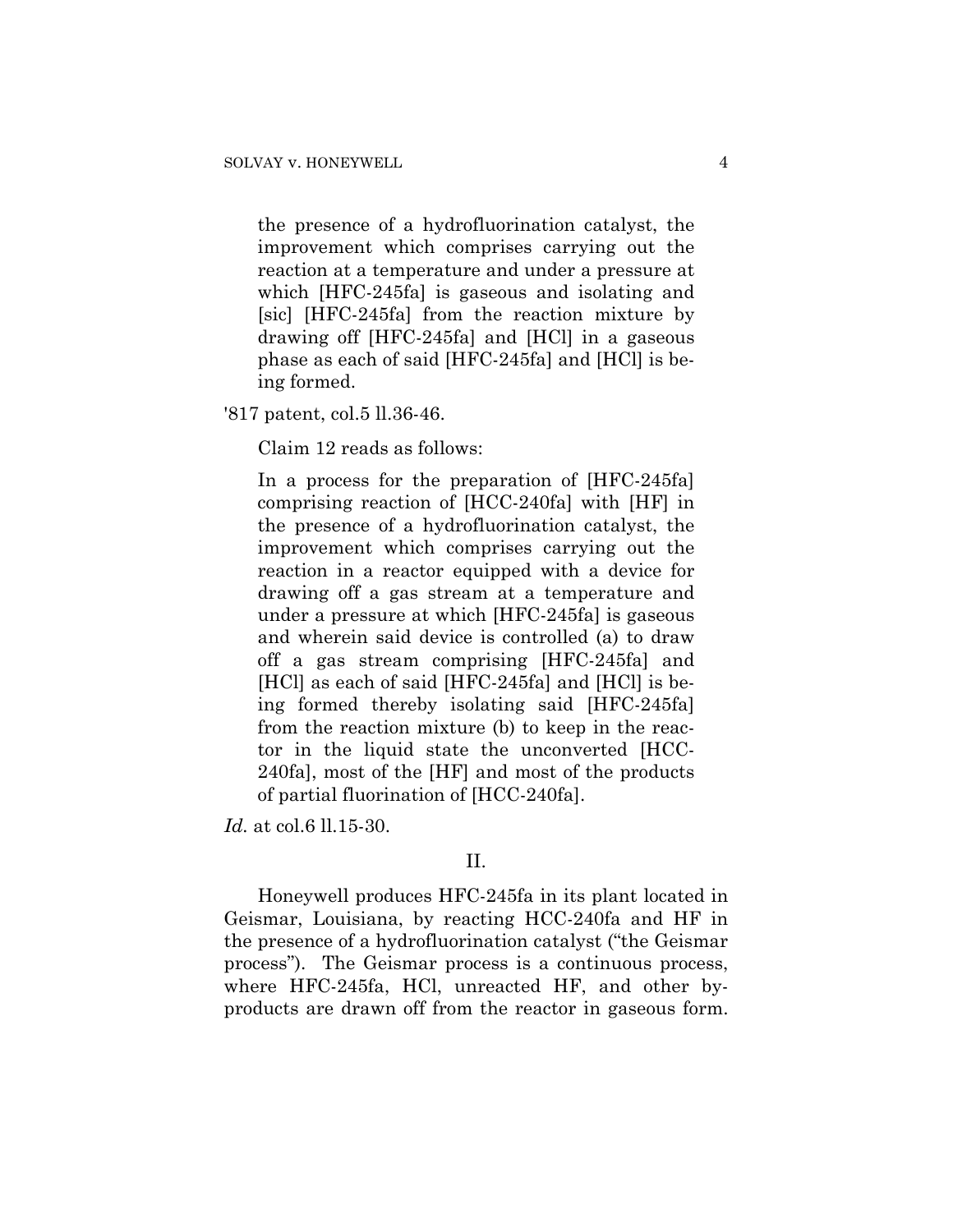Except for the catalyst that escapes from the reactor and that is returned to the reactor by the reflux in the catalyst stripper, the other components of the process exit the reactor as a gas stream for further processing. Notably, most of the HF (approximately 70%) that enters the reactor subsequently leaves the reactor as part of the gas stream. The gas stream then enters downstream equipment, including an HF recovery unit which recovers unreacted HF. The unreacted HF is later recycled and refed, as a gas, to the reactor.

#### III.

Solvay brought suit against Honeywell in the District of Delaware, alleging that the Geismar process infringed claims 1, 5, 7, 10-18, 21, and 22 of the '817 patent. In due course, Honeywell moved for summary judgment of invalidity of claims 1, 5, 7, 10, and 11 of the '817 patent. Honeywell moved on the ground that, under 35 U.S.C.  $\S 102(g)(2)$ , it was a prior inventor of the claimed invention. For its part, Solvay cross-moved for summary judgment of no invalidity on the ground that Honeywell was not a prior inventor and that, even if it was, Honeywell had abandoned, suppressed, or concealed its invention. For purposes of summary judgment on the validity issue, the parties stipulated to the following facts:

In early 1994, Honeywell (then AlliedSignal, Inc.) entered into a research contract with the Russian Scientific Center for Applied Chemistry ("RSCAC"). Pursuant to the contract, RSCAC engineers performed process development studies for the commercial production of HFC-245fa. *See Invalidity Ruling*, 591 F. Supp. 2d at 732. In July 1994, RSCAC sent a report to Honeywell in the United States documenting that it had carried out the liquid phase synthesis of HFC-245fa from HCC-240fa using a continuous process. *Id.* The report documented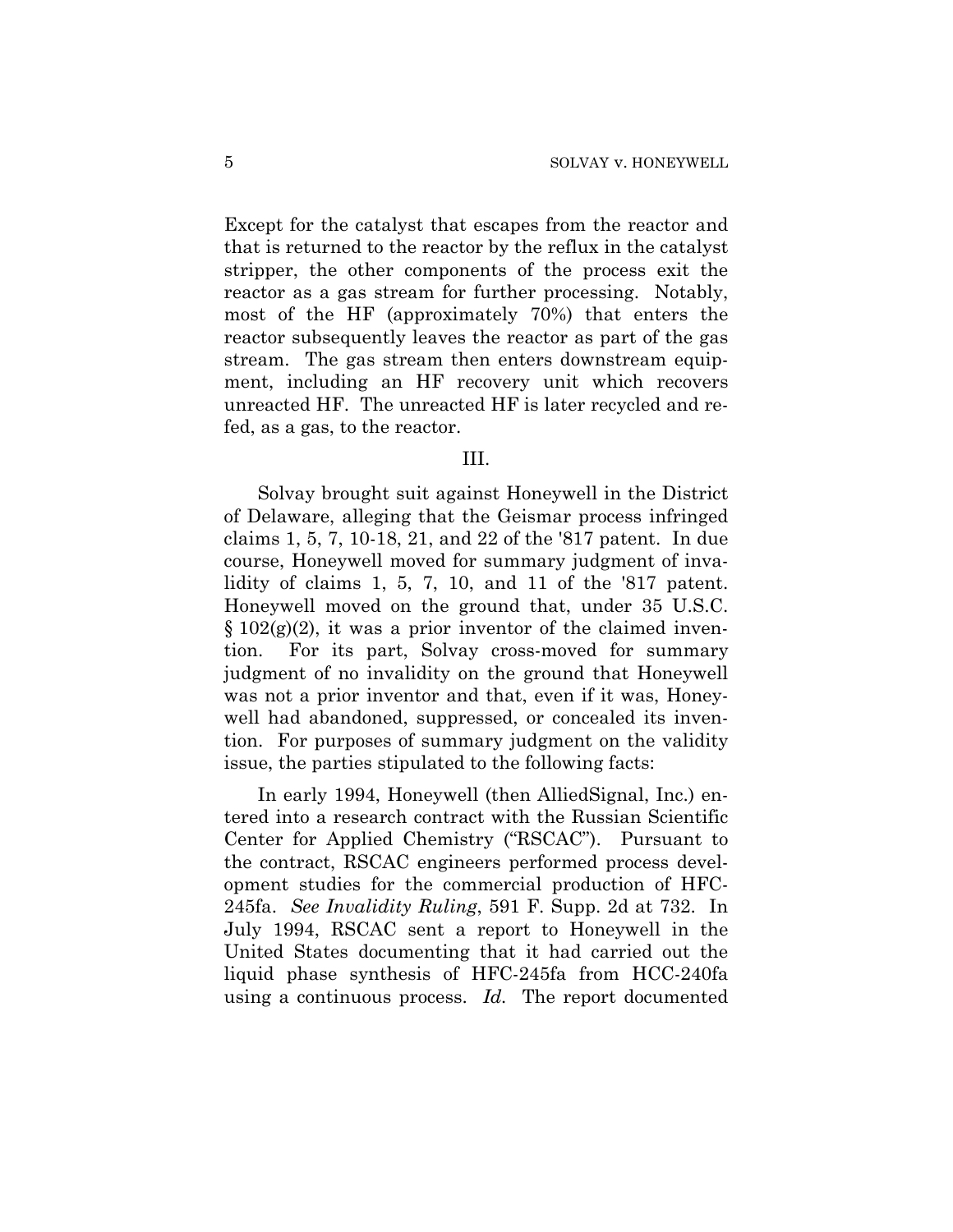that RSCAC had carried out a reaction of HCC-240fa and HF in the presence of an antimony pentacholoride catalyst using temperatures between 80-130 degrees Celsius and pressures between 2-40 bar. *Id.* The report also documented the resulting product yield, and it contained a diagram of the equipment that RSCAC had used to carry out the process. *Id.* It is undisputed that the process the RSCAC engineers performed and reported to Honeywell in July 1994 corresponds to the invention claimed in Solvay's '817 patent, and that RSCAC engineers both conceived the invention and reduced it to practice in Russia.

In early 1995, Honeywell used the information that RSCAC had provided to duplicate RSCAC's experiments, with similar conditions and equipment. *Id.* at 736 (noting that Honeywell does not dispute that it replicated or reproduced the work of the RSCAC engineers, such that Honeywell "derived" the invention from RSCAC). It is undisputed that Honeywell performed this work in the United States prior to Solvay's priority date of October 23, 1995.

Throughout the summer of 1995, Honeywell continued working to develop and perfect its process for the preparation of HFC-245fa. *Id.* at 733. The work included finding optimum operating conditions for the process, as well as designing and enabling downstream purification of the HFC-245fa product. *Id.* Development of a pilot plant to test a commercially viable manufacturing process for HFC-245fa was begun by Honeywell, and the plant was in successful operation by February 1996. In March 1996, Honeywell began drafting a patent application on an improvement process for making HFC-245fa. The application was filed on July 3, 1996, and eventually issued as U.S. Patent No. 5,763,706 ("the '706 patent"). The '706 patent discloses a process for the continuous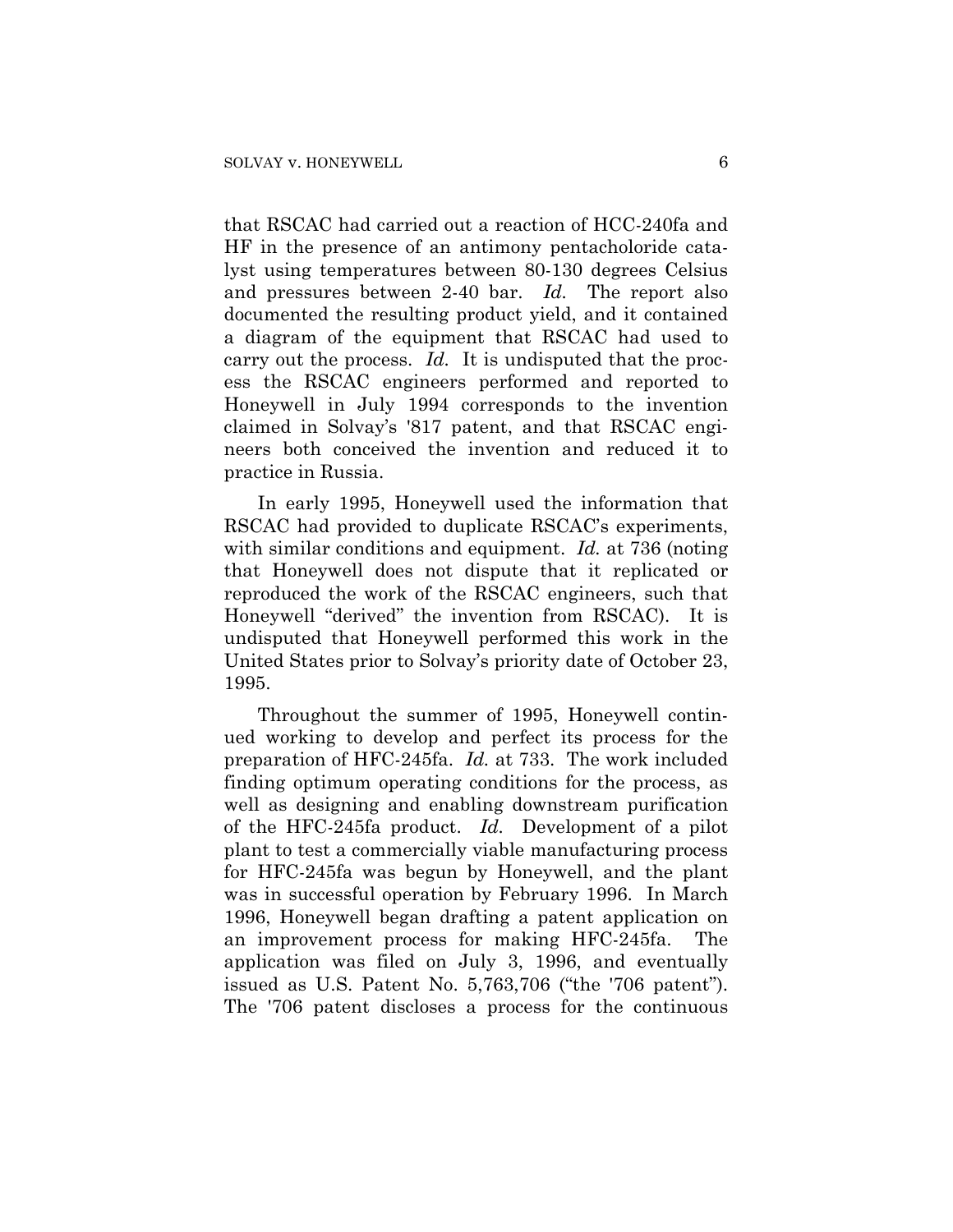preparation of HFC-245fa, using optimal conditions for downstream purification, so that the HFC-245fa recovered by distillation has a high purity (at least about 99.5%). *See* '706 patent, col.1 l.60-col.2 l.25; col.4 ll.40-42.

On December 9, 2008, the district court granted Honeywell's motion for summary judgment of invalidity of claims 1, 5, 7, 10, and 11 of the '817 patent and denied Solvay's motion for summary judgment of no invalidity. *See Invalidity Ruling*, 591 F. Supp. 2d at 743. The court ruled that Honeywell had previously made the invention of the '817 patent in the United States in August 1995, prior to the '817 patent's priority date, and that the asserted claims thus were invalid based on Honeywell being a prior inventor under 35 U.S.C. § 102(g)(2). *Id.* at 739, 743.

In arriving at its ruling, the court rejected Solvay's contention that Honeywell was not an "inventor" under  $§ 102(g)(2)$ . Solvay had urged that the invention at issue was "conceived" abroad by RSCAC's engineers and that Honeywell's "mere reproduction" of a foreign invention in the United States did not make Honeywell an inventor because an inventor must be involved in the conception of the invention. The district court agreed that Honeywell had to "demonstrate that it 'conceived' the invention at issue," to qualify as an inventor under  $\S 102(g)(2)$ , so that "only ordinary skill in the art would be necessary [thereafter] to reduce the invention to practice." *Id.* at 738. The court did not agree, however, that reproduction of an invention cannot satisfy § 102(g), or that, under  $\S 102(g)(2)$ , conception must first occur in the United States. The court found "no authority" that barred Honeywell from being an "inventor" for purposes of  $\S 102(g)(2)$ merely because it derived the invention from RSCAC as "the original inventor." In that regard, the court declined "to read the 'originality' requirement of § 102(f) into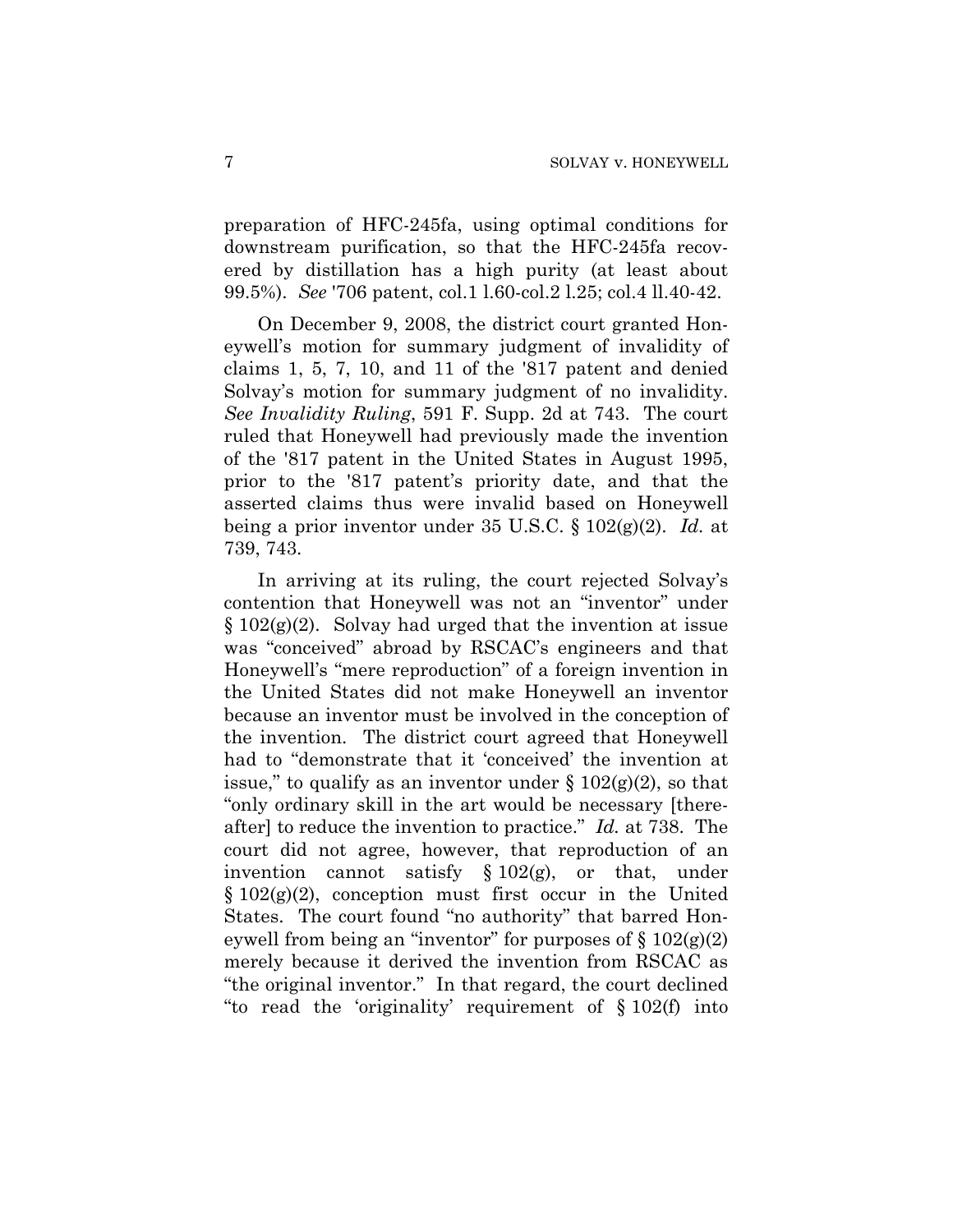1

 $§ 102(g),$  $§ 102(g),$  $§ 102(g),$ " reasoning that "[s]ection  $102(g) \ldots$  contemplates multiple conceptions, as long as each inventor 'appreciates' his invention." *Id.* at 739.

The district court concluded that "Honeywell conceived the invention at issue in the United States upon receipt of RSCAC's instructions, because it was at this point that Honeywell possessed a definite and permanent idea of the complete and operative invention, such that it appreciated the fact of its invention." *Id.* at 738. The court also concluded that "Honeywell has demonstrated conception by clear and convincing evidence as it is undisputed that its receipt of RSCAC's instructions facilitated Honeywell's actual reduction to practice of the invention." *Id.* The court determined, therefore, that Honeywell was the first inventor of the subject matter claimed in the ′817 patent, unless it abandoned, suppressed or concealed its invention. *Id.* at 739, *citing* 35 U.S.C.  $\S 102(g)(2)$ . The court reasoned that, in that regard, the relevant inquiry concerned intentional suppression, based on the period of delay between when Honeywell received RSCAC's instructions and when it filed its own application that issued as the ′706 patent. *Id.* The court found that "Honeywell was moving towards public disclosure," that Solvay had failed to show that "Honeywell withheld its invention from the public 'designedly,'" and that, consequently, Honeywell had not intentionally abandoned, suppressed, or concealed the invention described in the ′706 patent. *Id.* at 742-43.

The parties also cross-moved for summary judgment on the issue of infringement of the '817 patent. Solvay filed a motion for summary judgment of infringement of

<span id="page-7-0"></span><sup>2</sup> Section 102(f) states that "[a] person shall be entitled to a patent unless . . . he did not himself invent the subject matter sought to be patented . . . ."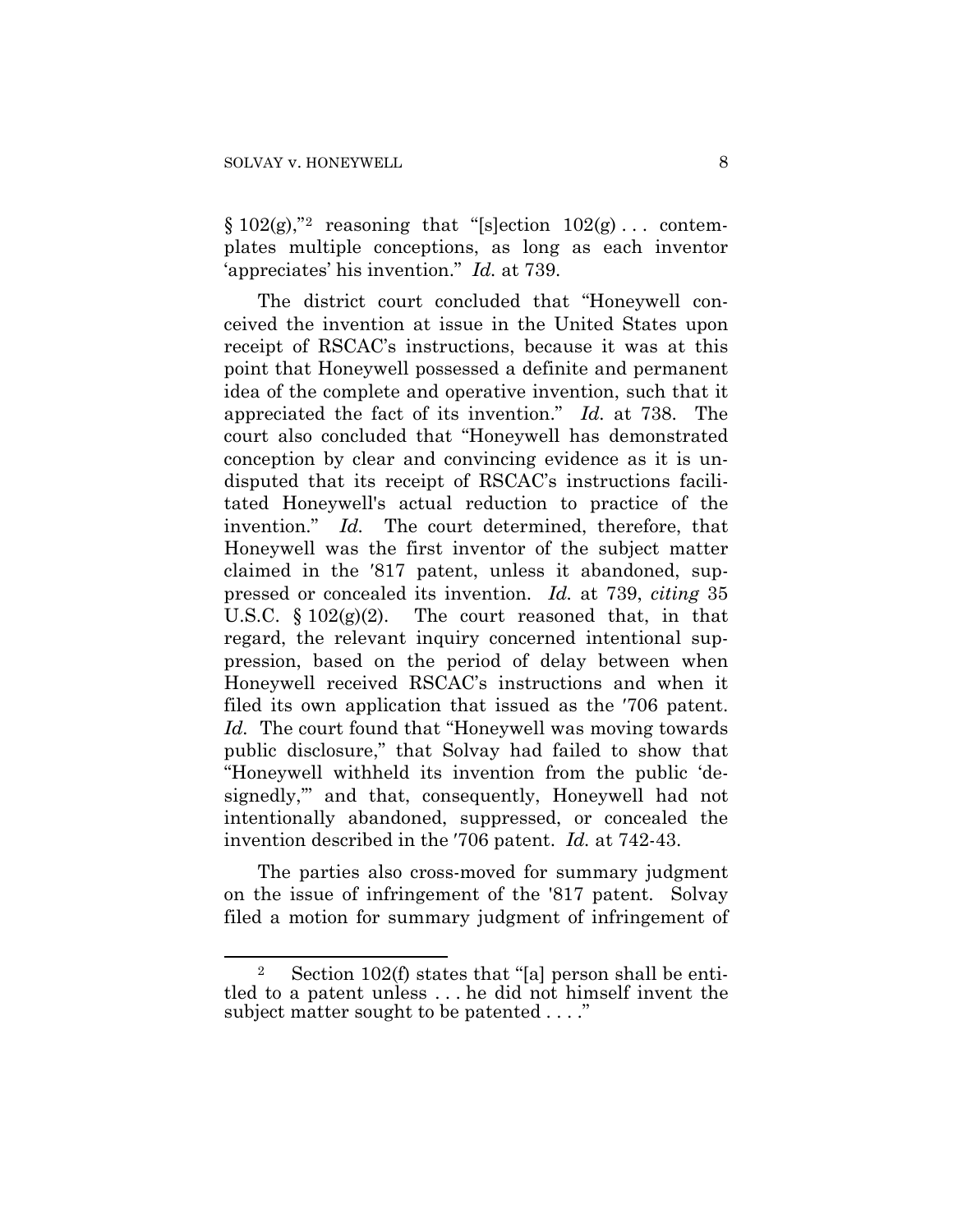claims 1, 5, 7, 10, and 11. Honeywell, in turn, moved for summary judgment of non-infringement of those claims and also for summary judgment of non-infringement of claims 12-18, 21, and 22. On December 9, 2008, the district court ruled on the infringement issue. First, as an alternative to its ruling that claims 1, 5, 7, 10, and 11 were invalid, the court granted Solvay's motion for summary judgment of infringement of those claims and denied Honeywell's cross-motion for summary judgment of non-infringement. Second, the court granted Honeywell's motion for summary judgment of non-infringement of claims 12-18, 21, and 22.

Following its summary judgment decisions, the district court entered judgment in favor of Honeywell and against Solvay, thereby dismissing Solvay's suit. This appeal followed. We have jurisdiction pursuant to 28 U.S.C. § 1295(a)(1).

#### **DISCUSSION**

#### I.

We review a district court's grant of summary judgment de novo. *Revolution Eyewear, Inc. v. Aspex Eyewear, Inc.*, 563 F.3d 1358, 1365 (Fed. Cir. 2009). Summary judgment is appropriate where there is no genuine issue of material fact and the moving party is entitled to judgment as a matter of law. Fed. R. Civ. P. 56(c); *AquaTex Indus., Inc. v. Techniche Solutions*, 419 F.3d 1374, 1379 (Fed. Cir. 2005). Thus, summary judgment may be granted when no "reasonable jury could return a verdict for the nonmoving party." *Anderson v. Liberty Lobby, Inc.*, 477 U.S. 242, 248 (1986).

On appeal, Solvay argues that the district court erred in holding that claims 1, 5, 7, 10, and 11 of the '817 patent are invalid under 35 US.C.  $\S 102(g)(2)$  on the ground that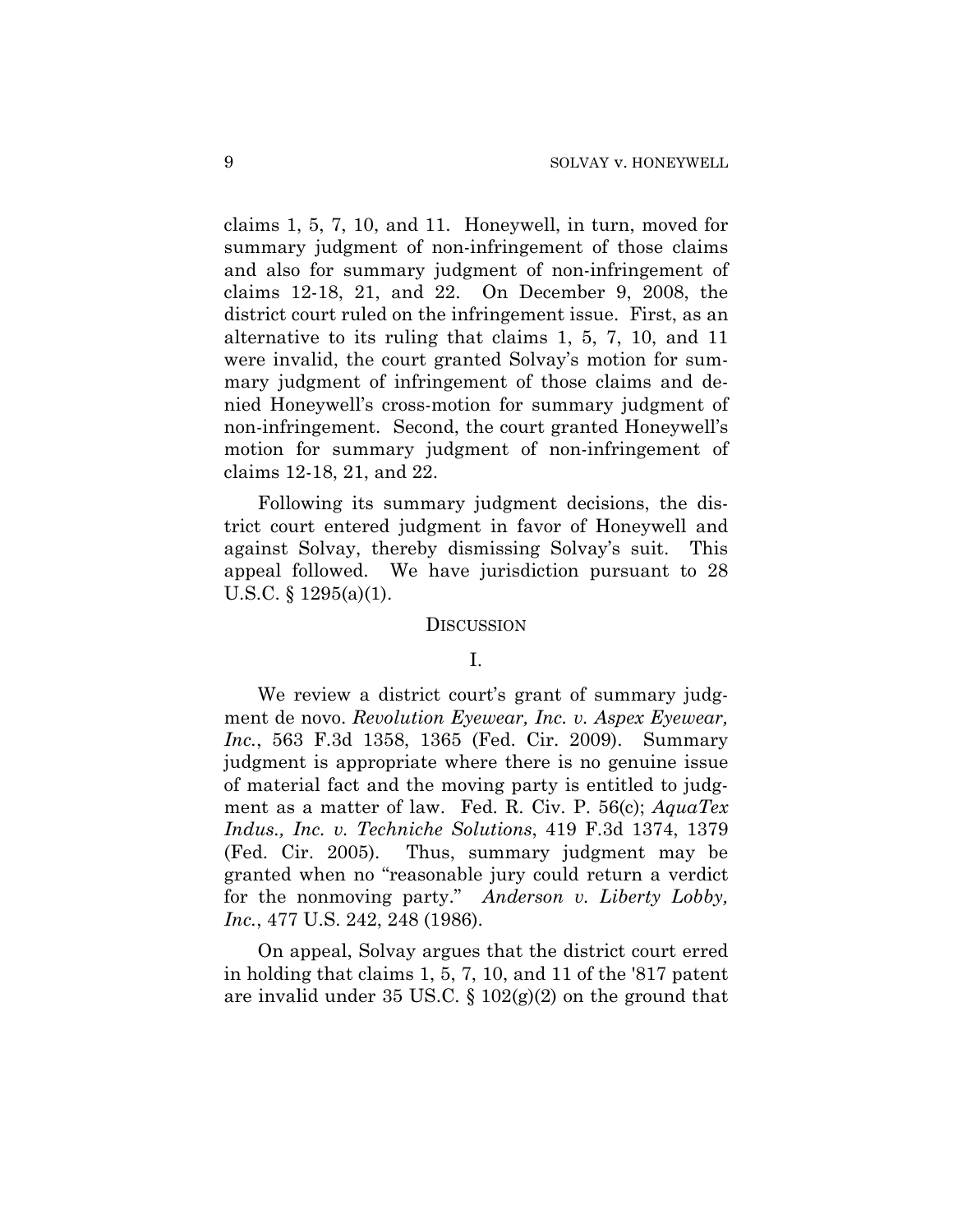Honeywell was a prior inventor of the claimed subject matter who had not abandoned, suppressed, or concealed its invention. Solvay also argues that the district court erred in granting summary judgment of non-infringement of claims 12-18, 21, and 22. Solvay contends that the district court's non-infringement ruling was based on faulty claim construction. For its part, Honeywell urges us to affirm the judgment of the district court in its favor. It contends that the district court did not err in ruling claims 1, 5, 7, 10, and 11 of the '817 patent invalid and claims 12-18, 21, and 22 not infringed. With regard to claims 1, 5, 7, 10, and 11, Honeywell argues, as an alternative basis for affirming the judgment, that we should reverse the summary judgment of infringement because the ruling was based either on an erroneous claim construction or a misapplication of the correct claim construction. We address these contentions in turn.

# II.

## A.

Solvay challenges on two grounds the district court's ruling that claims 1, 5, 7, 10, and 11 of the '817 patent are invalid due to prior inventorship. First, Solvay argues that Honeywell could not be "another inventor" under 35 U.S.C. § 102(g)(2) because it is undisputed that it did not invent the claimed process for preparing HFC-245fa but, rather, derived it from RSCAC, whose engineers invented it in Russia. Solvay maintains that the court's conclusion that Honeywell was an inventor of the Russian invention is contrary to 35 U.S.C. § 102(f), which provides that a person shall be entitled to a patent unless "he did not himself invent the subject matter sought to be patented." Honeywell could not be an "inventor" of the Russian invention, Solvay reasons, because it did not itself invent the subject matter of the invention. *See* Appellant's Br. at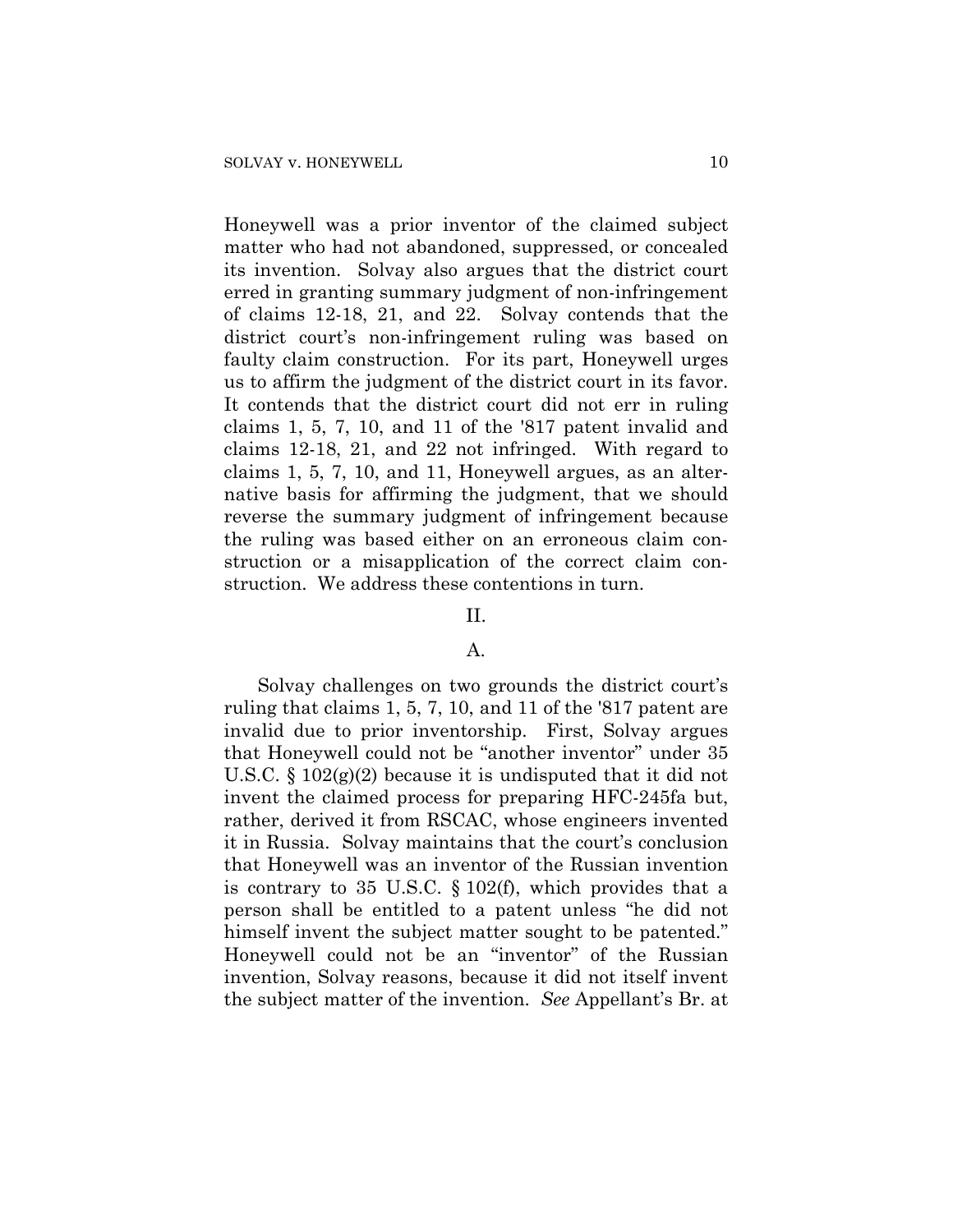17. According to Solvay, the district court erred when it "decline[d] to read the 'originality' requirement of § 102(f) into § 102(g)." *See Invalidity Ruling*, 591 F. Supp. 2d at 739. Solvay thus urges us to reject the district court's determination that "Honeywell . . . demonstrated conception by clear and convincing evidence as it is undisputed that its receipt of RSCAC's instructions facilitated Honeywell's actual reduction to practice of the invention." *Id.* at 738.

Second, Solvay argues that, even if Honeywell does qualify as "another inventor" under  $\S 102(g)(2)$ , the statute does not operate to render claims 1, 5, 7, 10, and 11 invalid because Honeywell suppressed and concealed both the Russian invention and the invention claimed in its own '706 patent. *See* Appellant's Br. at 18. In short, Solvay contends that Honeywell failed to carry its burden of establishing by clear and convincing evidence that claims 1, 5, 7, 10, and 11 are invalid. *Young v. Lumenis, Inc.*, 492 F.3d 1336, 1345 (Fed. Cir. 2007); *Apotex USA, Inc. v. Merck & Co.*, 254 F.3d 1031, 1037 (Fed. Cir. 2001) (a party asserting invalidity under  $\S 102(g)(2)$  must prove facts by clear and convincing evidence establishing a prior invention that was not abandoned, suppressed, or concealed).

Honeywell responds that we should affirm the judgment of invalidity of claims 1, 5, 7, 10, and 11. First, Honeywell argues that it is "another inventor" under 35 U.S.C  $\S 102(g)(2)$  because it reduced the claimed invention to practice in the United States before the October 1995 priority date of Solvay's '817 patent. *See* Appellee's Br. at 22. Honeywell bases this argument on the following undisputed facts: (1) RSCAC performed in Russia a process that corresponds to the invention of claims 1, 5, 7, 10, and 11 of the '817 patent; (2) in 1994, RSCAC transmitted to Honeywell in the United States complete in-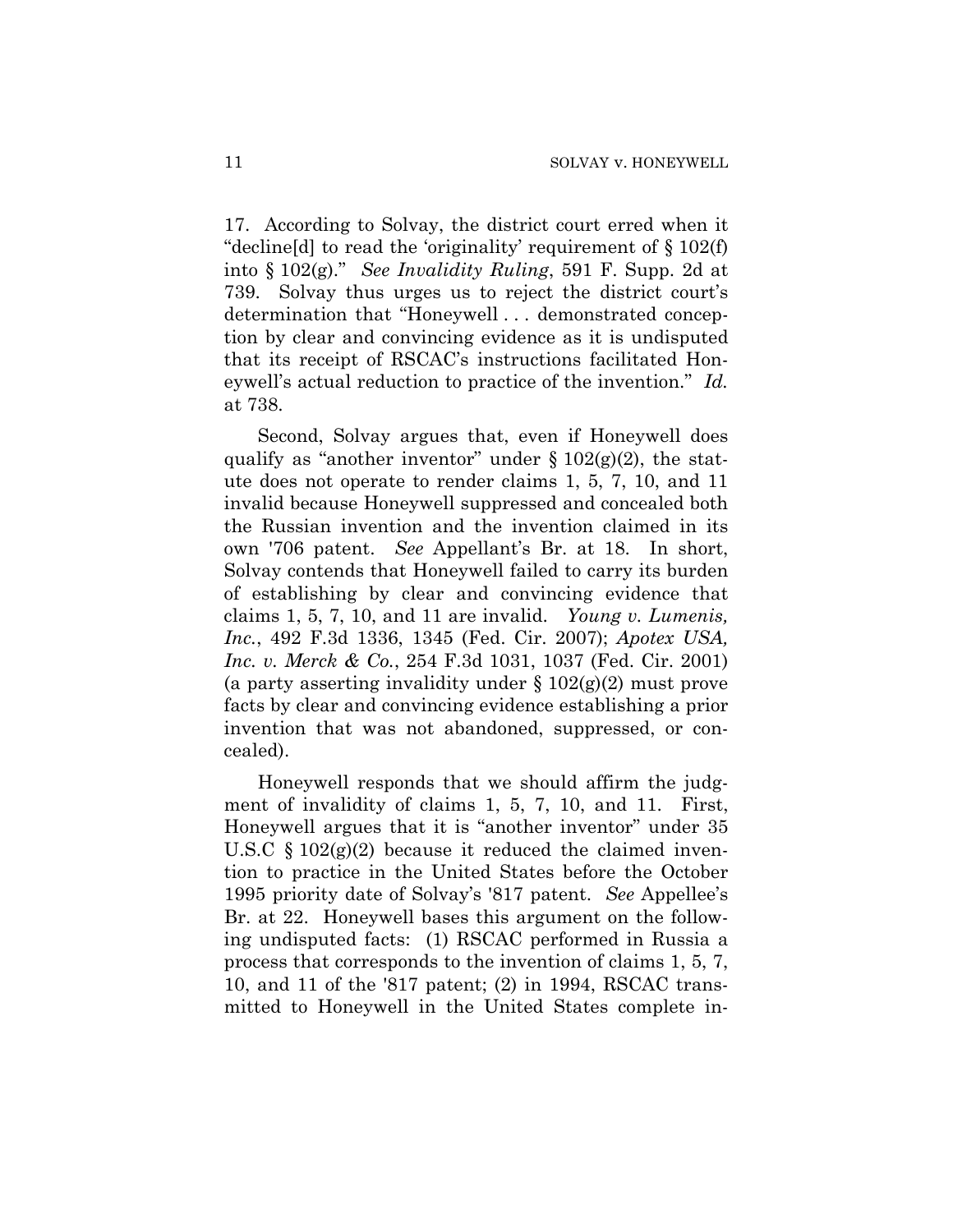structions for the process; and (3) in early 1995, Honeywell replicated the Russian process by following the information provided by RSCAC, thereby practicing the invention in the United States before the '817 patent's priority date. *Id.* at 23. Honeywell maintains that, under these uncontested facts, it qualifies as "another inventor" under  $\S 102(g)(2)$ , and that it is clear that Solvay was not the first to make in the United States the subject matter of claims 1, 5, 7, 10, and 11. *Id.* at 24. Citing *Mycogen Plant Sci., Inc. v. Monsanto Co.*, 243 F.3d 1316, 1332 (Fed. Cir. 2001), and *Henkel Corp. v. Procter & Gamble Co.*, 560 F.3d 1286, 1289 (Fed. Cir. 2009), Honeywell urges that a showing that the claimed invention was previously reduced to practice in the United States by someone other than the patentee is sufficient to establish a prior invention defense under § 102(g)(2). *See* Appellee's Br. at 25- 26.

Honeywell argues that we should reject Solvay's contention that Honeywell is precluded by § 102(f) from obtaining a patent on the work performed by RSCAC and that therefore it cannot be "another inventor" under  $\S 102(g)(2)$ . *Id.* at 26. According to Honeywell,  $\S 102(f)$  is not relevant to this case because there is no Honeywell patent at issue here. Again citing *Mycogen*, Honeywell states that the district court properly concluded that the question of whether Honeywell itself is entitled to a patent is not at issue in the case. *Id.* at 27. Relying on *Rexam Indus. Corp. v. Eastman Kodak Co.*, 182 F.3d 1366, 1370-71 (Fed. Cir. 1999), Honeywell urges that, in order for  $\S 102(g)(2)$  to apply, all that is required is that, in the words of the statute, the "invention was made in this country" before the '817 patent's priority date. *See* Appellee's Br. at 28.

In addition, in *Dow Chemical Co. v. Astro-Valcour, Inc.*, 267 F.3d 1334 (Fed. Cir. 2001), Honeywell argues, we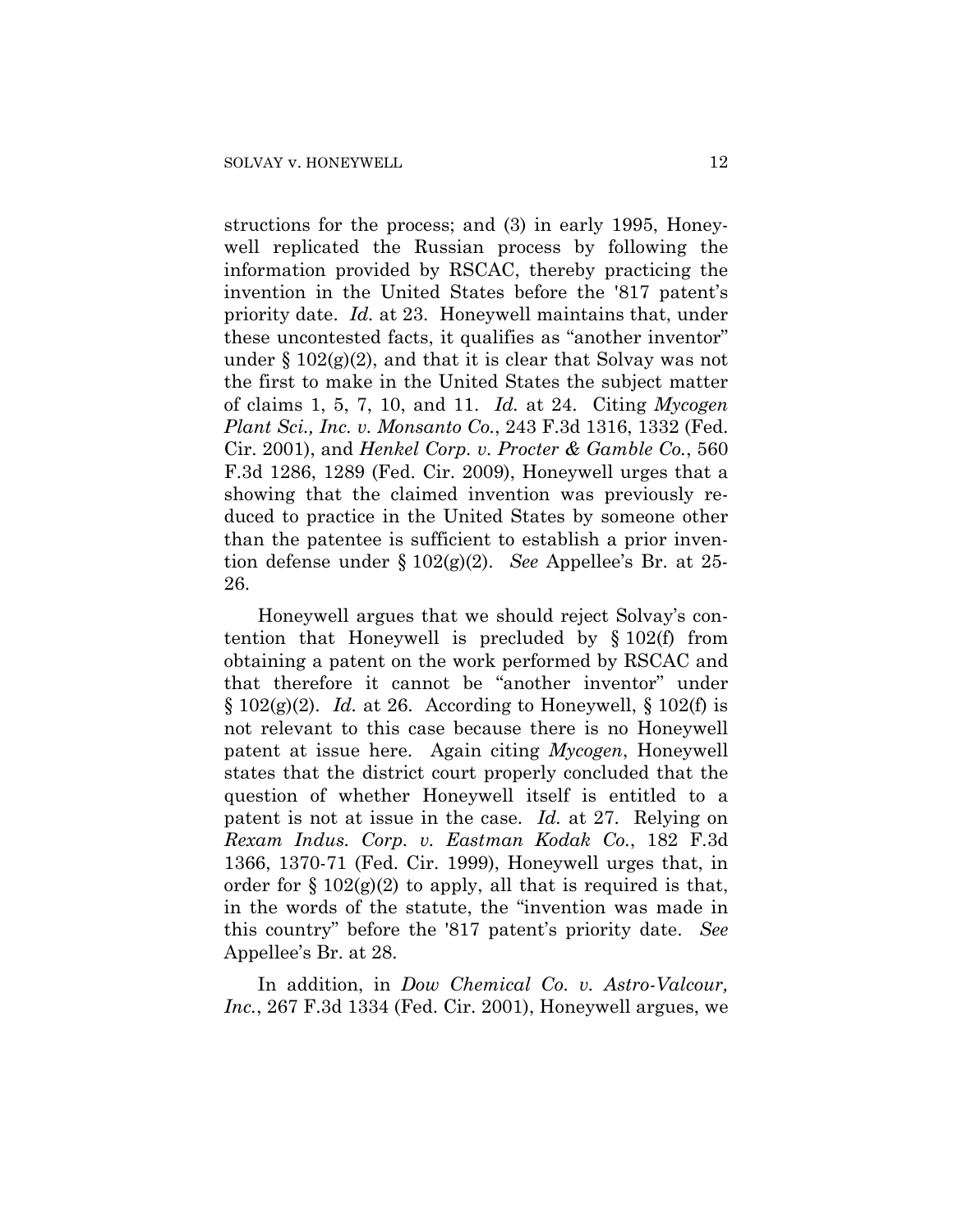rejected the contention that "another inventor" under  $§ 102(g)(2)$  can only be the first original inventor. In Honeywell's view, *Dow Chemical* stands for the proposition that "someone qualifies as a prior inventor under  $\S 102(g)(2)$  if the person made the invention in the United States and 'appreciated the fact of what he made.'" *See* Appellee's Br. at 28-29, *citing* 267 F.3d at 1341. Finally, citing *Checkpoint Sys., Inc. v. ITC*, 54 F.3d 756, 761 (Fed. Cir. 1995), Honeywell states that "[i]t would contradict the purpose of  $\S 102(g)$  to grant Solvay a patent covering subject matter that Solvay was, as a matter of law, not the first to invent." *See* Appellee's Br. at 31.

Honeywell further argues that, once it established that the claimed invention was made in the United States by "another inventor" before the '817 patent's priority date, Solvay bore the burden of producing "evidence sufficient to create a genuine issue of material fact as to whether the prior inventor abandoned, suppressed, or concealed the invention." *Id.* at 31, *citing Dow Chemical*, 267 F.3d at 1339. According to Honeywell, Solvay failed to carry that burden.

B.

A person is not entitled to a patent if "before the applicant's invention thereof the invention was made in this country by another inventor who had not abandoned, suppressed or concealed it."  $35 \text{ U.S.C. } \S 102(g)(2).3$  $35 \text{ U.S.C. } \S 102(g)(2).3$ 

<span id="page-12-0"></span> $\overline{a}$ 3 Before enactment of the American Inventors Protection Act of 1999, Pub. L. No. 106-113, 113 Stat. 1501A-552, on November 29, 1999, § 102(g)(2) prohibited an applicant from receiving a patent if, prior to the applicant's invention, "the invention was made in this country by *another* . . . ." 35 U.S.C. § 102(g)(2) (1994) (emphasis added). In *Dow Chemical*, we held that, under both the pre-1999 version of  $\S 102(g)(2)$  and the current version of the statute, which reads "the invention was made in this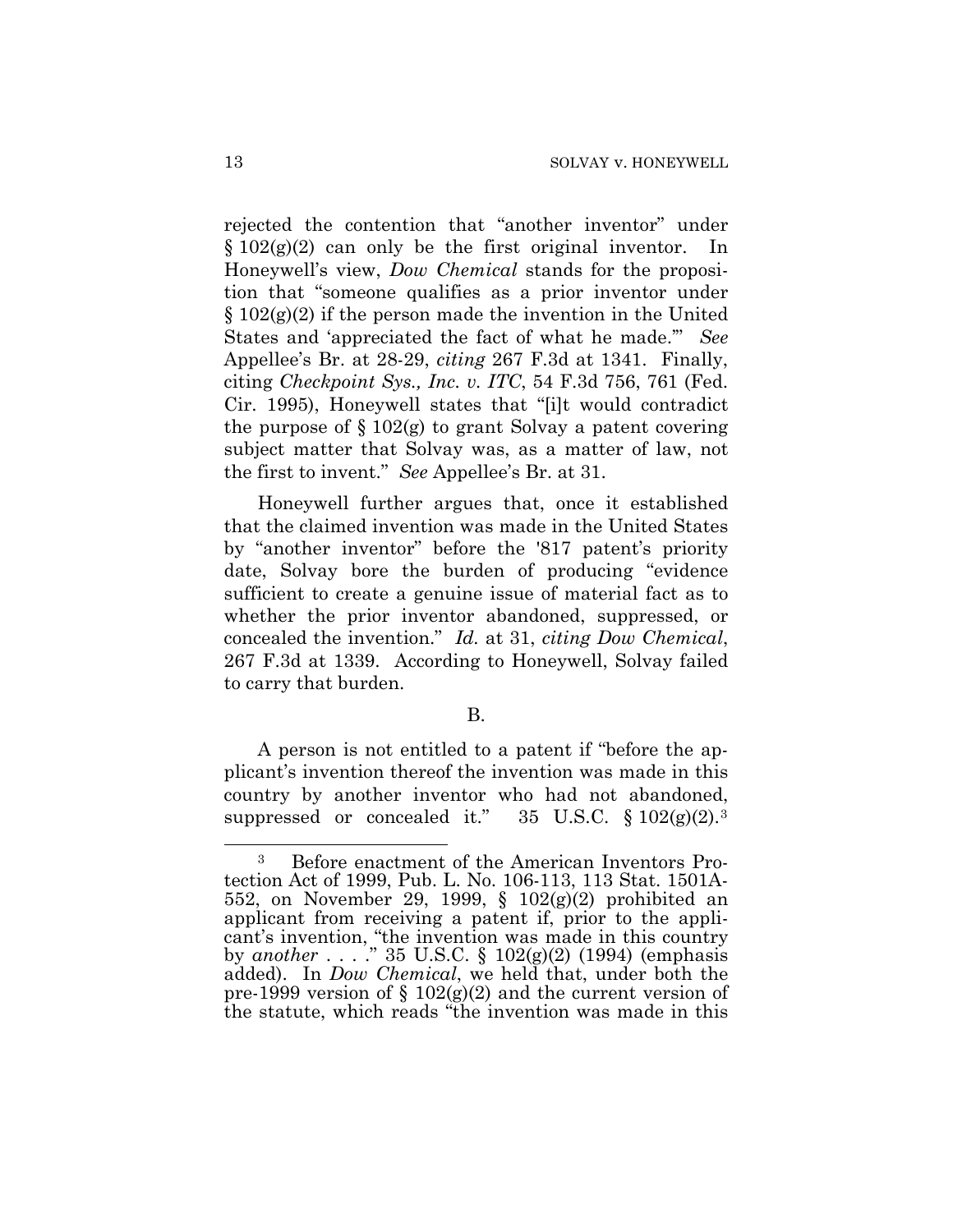$\overline{a}$ 

Section  $102(g)(2)$  "relates to prior inventorship by another in this country" and "retains the rules governing the determination of priority of invention." *Kimberly-Clark Corp. v. Johnson & Johnson*, 745 F.2d 1437, 1444 (Fed. Cir. 1984), *quoting* P.J. Federico, *Commentary on the New Patent Act*, 35 USCA page 1, at 19 (1954). In other words, when the statute uses the words "the invention was made in this country," it is referring to the act of inventing in the United States. *See Mycogen*, 243 F.3d at 1331 ("[a]t trial, Monsanto presented evidence that Monsanto scientists Drs. Fischoff and Perlak were prior inventors, i.e., that they invented the subject matter of the '600 and '862 patents before Mycogen."); *Apotex*, 254 F.3d at 1036 ("[t]he plain language of  $\S 102(g)$  clearly requires that the prior invention be made 'in this country.'"). Therefore, the issue we must decide is whether, under the facts of this case, Honeywell "invented" in the United States the process claimed in the '817 patent, as required by  $§ 102(g)(2)$ . For the following reasons, we hold that it did not.

As just seen, in *Kimberly-Clark*, we stated that  $\S 102(g)(2)$  "relates to prior inventorship by another in this country" and "retains the rules governing the determination of priority of invention." 745 F.2d at 1444. Those rules are well known. Section 102(g) states that, in determining priority of invention, "there shall be considered not only the respective dates of conception and reduction to practice of the invention, but also the reasonable diligence of one who was first to conceive and last to reduce to practice, from a time prior to conception by the

country by *another inventor* . . ." (emphasis added), it must be shown that an "inventor" made the claimed invention in order to establish a first-inventor defense. 267 F.3d at 1340. In this opinion, we refer to the current version of  $\S 102(g)(2)$ .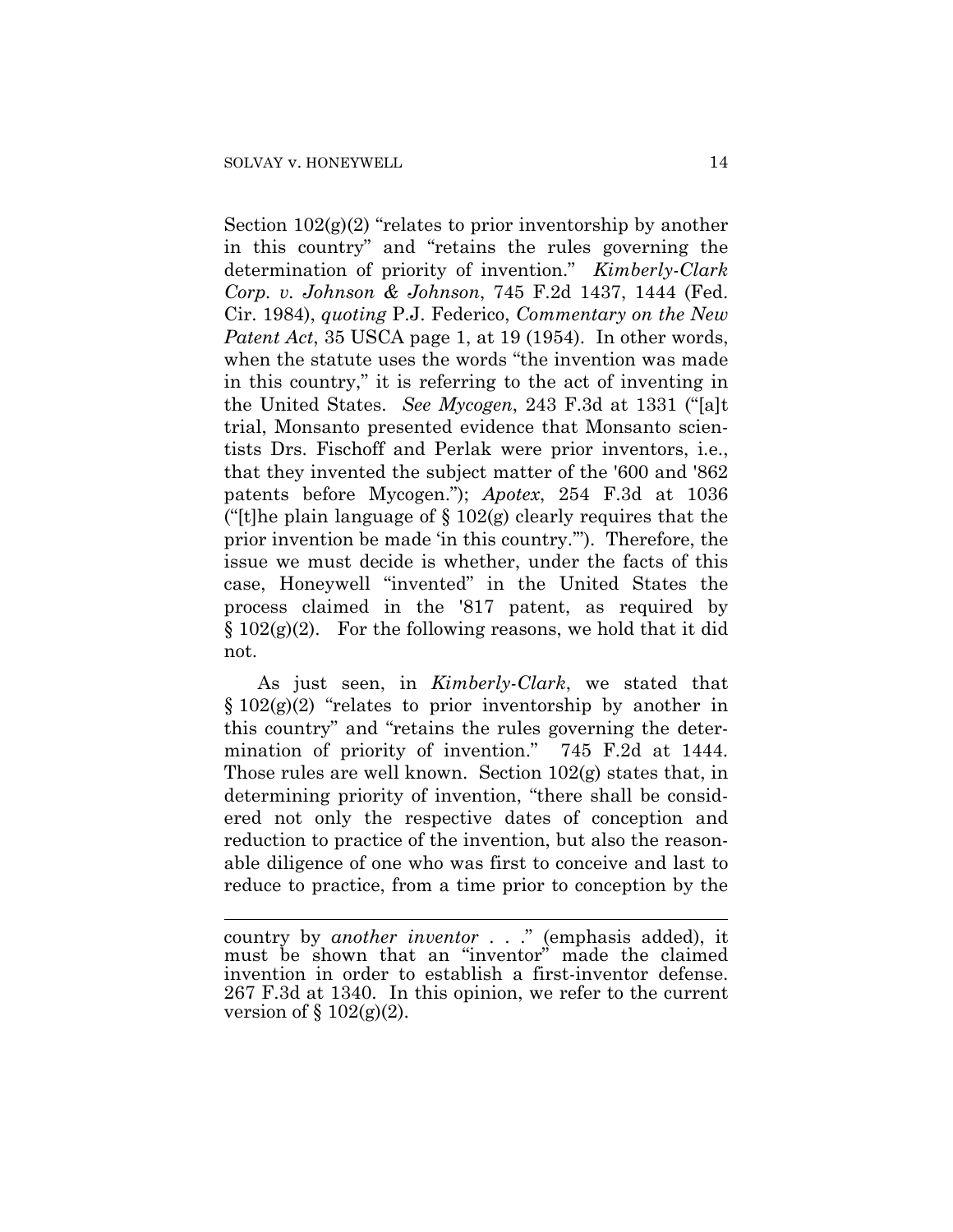other." 35 U.S.C.  $\S 102(g)(2)$ . Conception is the "formation, in the mind of the inventor, of a definite and permanent idea of a complete and operative invention, as it is hereafter to be applied in practice." *Hybritech, Inc. v. Monoclonal Antibodies, Inc.*, 802 F.2d 1367, 1376 (Fed. Cir. 1986), *quoting* 1 *Robinson on Patents* 532 (1890); *Coleman v. Dines*, 754 F.2d 353, 359 (Fed. Cir. 1985); *see also Burroughs Wellcome Co. v. Barr Labs., Inc.*, 40 F.3d 1223, 1228 (Fed. Cir. 1994) ("Conception is complete only when the idea is so clearly defined in the inventor's mind that only ordinary skill would be necessary to reduce the invention to practice, without extensive research or experimentation."). Actual reduction to practice requires that the claimed invention work for its intended purpose, *Hybritech*, 802 F.2d at 1376, while constructive reduction to practice occurs when a patent application on the claimed invention is filed. *Id.*; *Frazer v. Schlegel*, 498 F.3d 1283, 1288 (Fed. Cir. 2007); *Hyatt v. Boone*, 146 F.3d 1348, 1352 (Fed. Cir. 1998).

We have regularly applied "the rules governing the determination of priority of invention" in cases involving the question of prior inventorship under § 102(g)(2). *See, e.g.*, *Mycogen*, 243 F.3d at 1332 ("Monsanto has two ways to prove that it was the prior inventor: (1) it reduced its invention first  $\dots$ , or (2) it was the first party to conceive of the invention and then exercised reasonable diligence in reducing that invention to practice."); *Dow Chemical*, 267 F.3d at 1339-41 (considering conception and reduction to practice in a  $\S 102(g)(2)$  case). The question thus becomes whether Honeywell conceived of the invention at issue and reduced it to practice in the United States, such that Honeywell is "another inventor" of the process claimed in the '817 patent under  $\S 102(g)(2)$ .

Honeywell is not "another inventor" under  $\S 102(g)(2)$ . That is clear from the facts set forth above, which are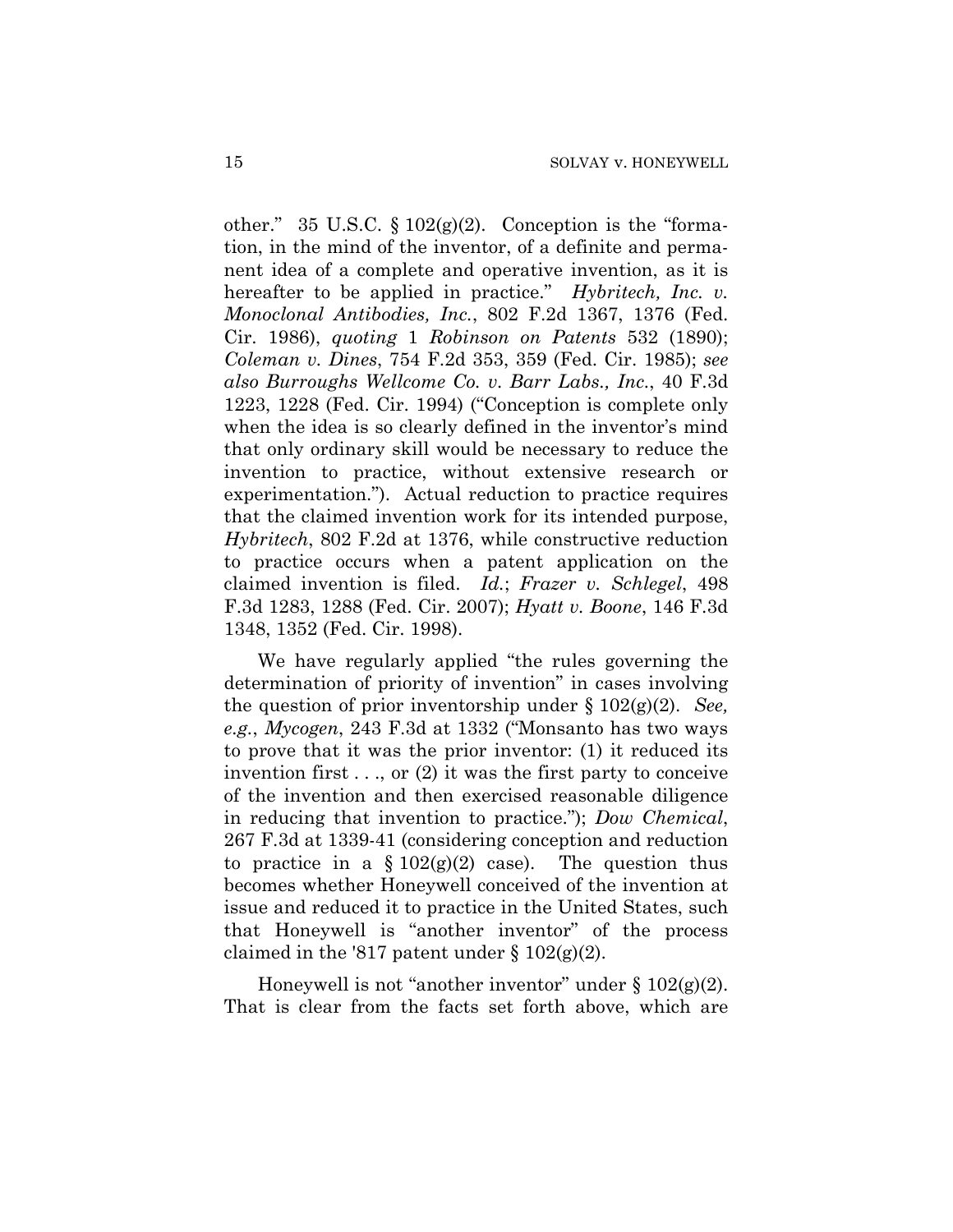undisputed. As noted, working pursuant to RSCAC's research contract with Honeywell, Russian engineers conceived of the process for making HFC-245fa in Russia. Thereafter, in July 1994, RSCAC sent a report to Honeywell in the United States relating to the developmental work the RSCAC engineers had performed. In the report, RSCAC described the liquid phase synthesis of HFC-245fa from HCC-240fa and the resulting product yield. The report also contained a diagram of the equipment that RSCAC had used to carry out the process. Finally, in the report, RSCAC stated that it had carried out a reaction of HCC-240fa and HF in the presence of an antimony pentachloride catalyst using temperatures between 80- 130 degrees Celsius and pressures between 2-40 bar. In the words of the district court, "it is uncontested that the Russian engineers, working under contract with Honeywell manufactured HFC-245fa from HCC-240fa using a continuous process in May 1994 and disclosed that work to Honeywell in a July 1994 report sent to the United States." *See Invalidity Ruling*, 591 F. Supp. 2d at 736.

The district court concluded, however, that Honeywell conceived the invention because, "upon receipt of RSCAC's instructions . . . Honeywell possessed a definite and permanent idea of the complete and operative invention, such that it appreciated the fact of its invention." *Id.* at 738. The district court further concluded that Honeywell had "demonstrated conception by clear and convincing evidence" and "that its receipt of RSCAC's instructions facilitated Honeywell's actual reduction to practice of the invention." *Id.* The court stated that § 102(g) exists to determine which of several conceptions occurred first and thus contemplates multiple conceptions so long as each inventor "appreciates" his invention. *Id.* at 739.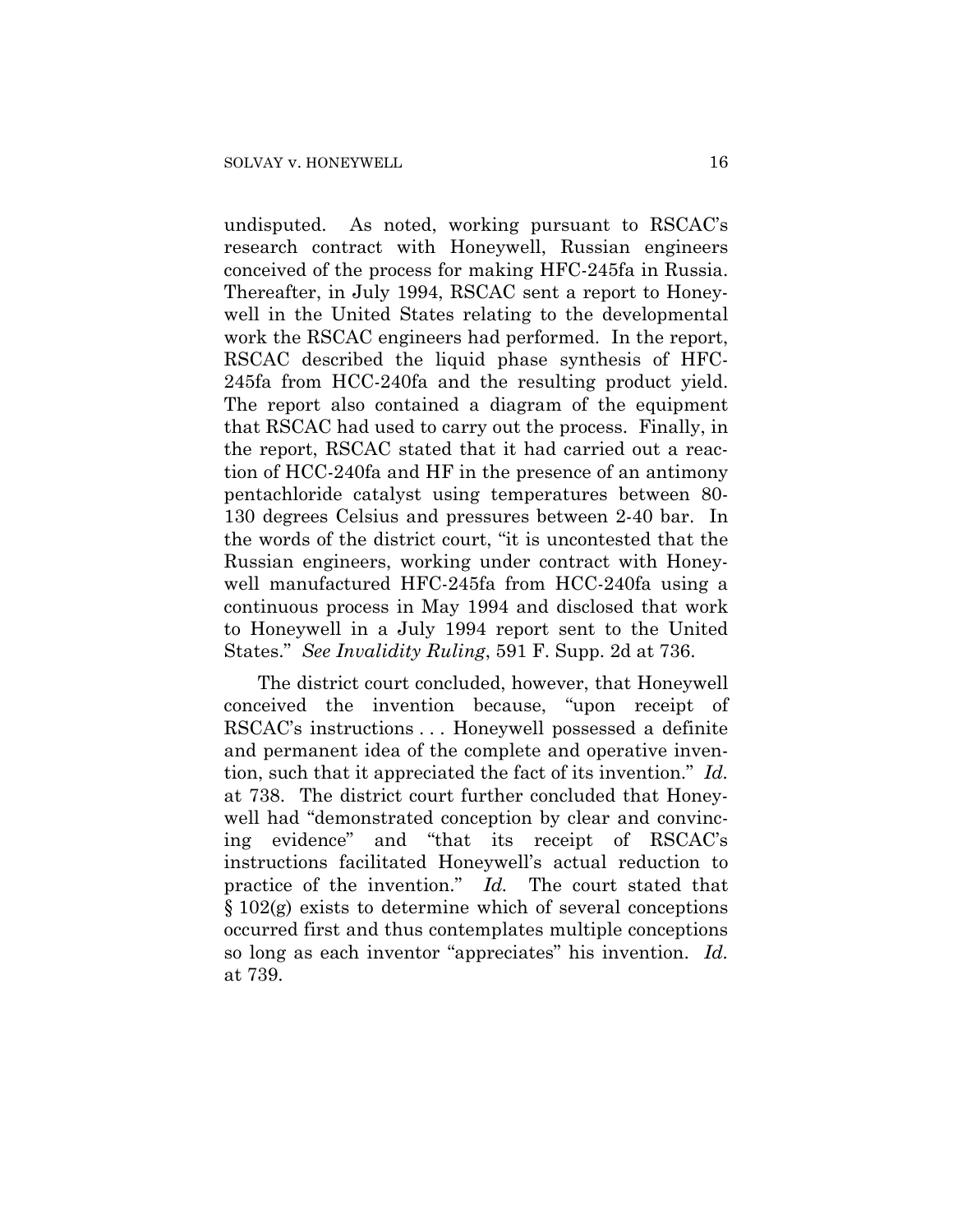Conception is "the formation in the mind of the inventor, of a definite and permanent idea of the complete and operative invention, as it is hereafter to be applied in practice." *Burroughs Wellcome Co. v. Barr Labs., Inc.*, 40 F.3d at 1228 (quoting *Hybritech Inc. v. Monoclonal Antibodies, Inc.*, 802 F.2d at 1376. The test for conception is whether the inventor had an idea that was definite and permanent enough that one skilled in the art could understand the invention. *Burroughs Wellcome*, 40 F.3d at 1228. In this case, Honeywell did not have, or formulate, a definite and permanent "idea" of its own capable of being reduced to practice. Rather, it reproduced the invention previously conceived and reduced to practice by RSCAC in Russia. Such reproduction cannot be conception because, if it were, the result would be that one who simply followed another inventor's instructions to reproduce that person's prior conceived invention would, by so doing, also become an "inventor." Although the district court declined to read the "originality" requirement of 35 U.S.C. § 102(f) into § 102(g), originality is, nevertheless, inherent to the notion of conception.[4](#page-16-0) The definition and test of conception employed in *Burroughs Wellcome*, which speaks to the formation of an idea in the mind of the inventor, necessitates that the conception of an invention be an original idea of the inventor.<sup>[5](#page-16-1)</sup> Since it is undisputed

<span id="page-16-0"></span> $\overline{a}$ Webster's Third New International Dictionary defines "conception," relevantly, as "the *originating* of something (as an idea or plan) in the mind. syn see IDEA." (emphasis added). WEBSTER'S THIRD NEW INTERNATIONAL DICTIONARY 469-470 (3d ed. 1986).<br><sup>5</sup> This does not negate the

<span id="page-16-1"></span>This does not negate the district court's observation that  $\S$  102(g) is directed to the determination of which invention was first conceived. Inventors, acting independently of each other, can conceive the same invention, and  $\S$  102(g) guides the resolution of who receives priority.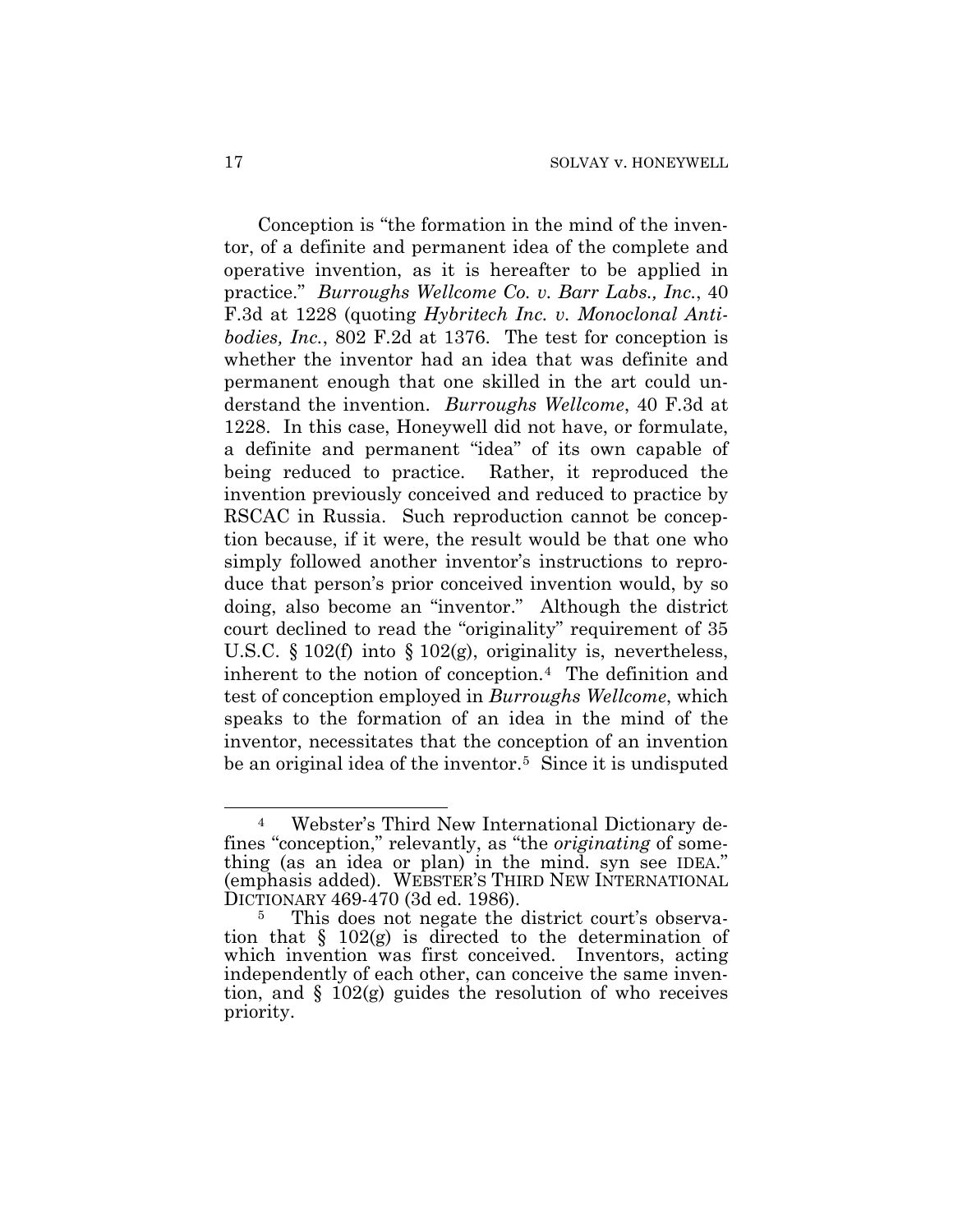that Honeywell did not originate the invention, but reproduced it in the United States by following RSCAC's instructions, Honeywell cannot be said to have conceived of the invention and cannot, consequently, be an inventor for purposes of  $\S 102(g)(2)$ . The district court erred by not applying the requirement that Honeywell be an original inventor of the process disclosed in claims 1, 5, 7, 10, and 11 of the '817 patent.

Honeywell relies on *Mycogen Plant Sci., Corp. v. Monsanto Co.* and *Henkel Corp v. Procter & Gamble Co.* for the proposition that prior inventorship under  $\S 102(g)(2)$ may be established by showing that the claimed invention was previously reduced to practice in the United States by someone other than the patentee. In *Mycogen*, the issue was whether prior inventorship under  $\S 102(g)(2)$  was established based on showing an earlier conception and later reduction to practice coupled with reasonable diligence during the "critical period," i.e., the time between the patentee's later conception date but earlier reduction to practice date. 261 F.3d 1361-62. We held that substantial evidence supported patent invalidity under  $§ 102(g)(2)$ , based on "prior inventors" having been diligent during the required time period up to the patentee's reduction to practice date. *Id.* at 1370. There was no contention that the "prior inventors" had not independently, on their own, conceived the invention in the United States. Honeywell, of course, did not independently, on its own, conceive of the invention at issue in this case in the United States. Rather, RSCAC's engineers first conceived the invention in Russia.

Honeywell's reliance on *Henkel* also is misplaced. *Henkel* involved an appeal from a patent interference decision awarding priority of invention to the party that demonstrated an earlier actual reduction to practice based on "an appreciation" that the invention at issue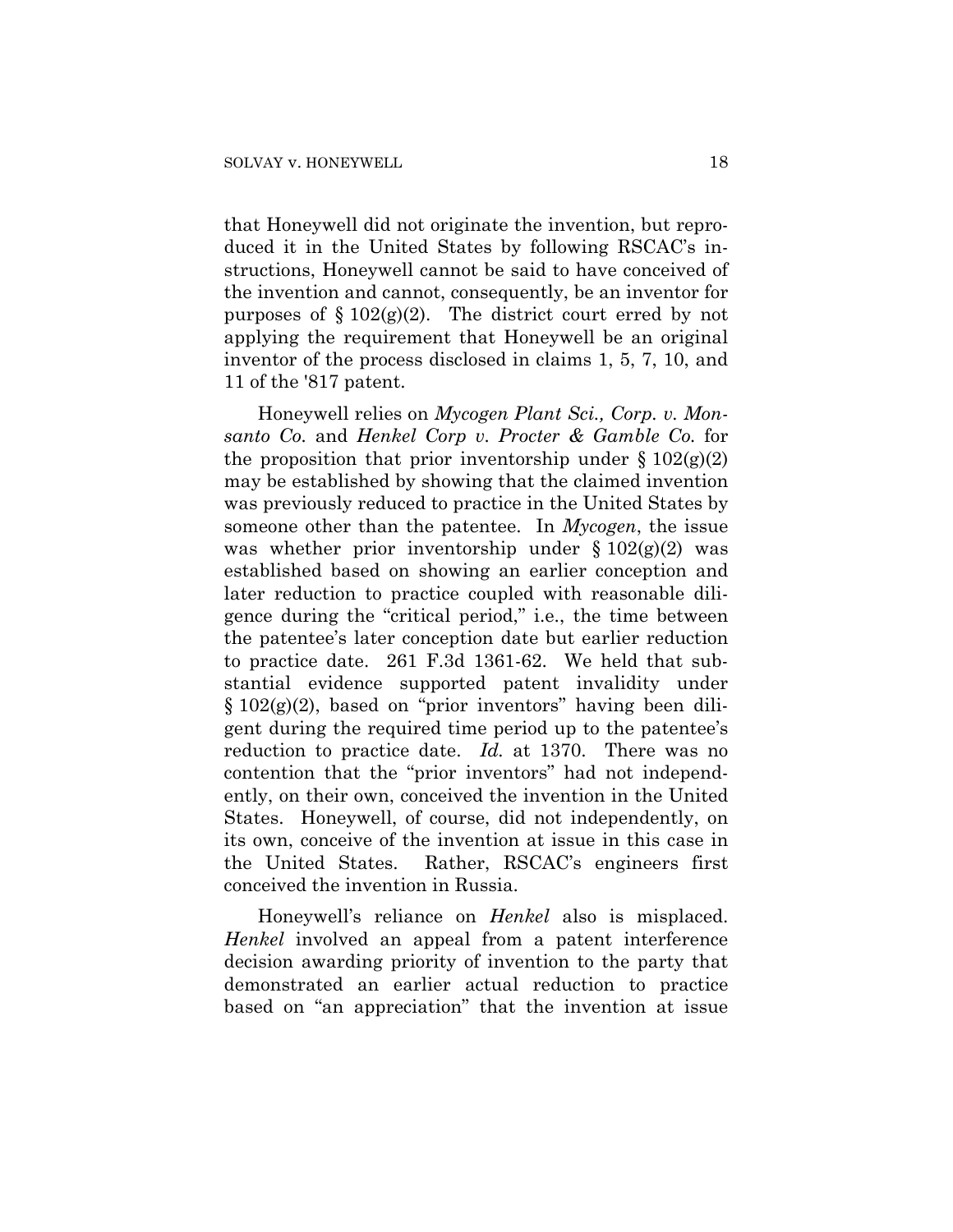worked for its intended purpose. 560 F.3d at 1289. *Henkel* did not involve the situation presented here: an accused infringer claiming to be "another inventor" under  $\S 102(g)(2)$  when it did not conceive the invention at issue.

Similarly unhelpful to Honeywell is its reliance on *Dow Chemical Co. v. Astro-Valcour, Inc.* for the proposition that "someone qualifies as a prior inventor under  $\S 102(g)(2)$  if the person made the invention in the United States and 'appreciated the fact of what he made.'" *See* Appellee's Br. at 29. In *Dow Chemical*, Astro-Valcour, Inc. reduced to practice a process for producing plastic foam in the United States by following, and then improving upon, the teachings of a U.S. patent. 267 F.3d at 1341 n.5. This court held that Astro-Valcour, Inc. "recognized and appreciated" its new process such that it qualified as a "prior inventor" under  $\S 102(g)(2)$  even if it was unaware that it had created a legally patentable invention, and was not the first inventor to appreciate the patentability of the invention. 267 F.3d at 1341.Unlike the party seeking the benefit of § 102(g)(2) in *Dow Chemical*, who actually conceived the pertinent invention, Honeywell did not conceive the invention at issue in this case. *Dow Chemical* simply held that, outside the priority context, an individual can have conceived the invention, and be an inventor, even though he did not appreciate what he had invented. The fact that Honeywell later improved upon RSCAC's instructions to create a new process of making HFC-245fa and claimed that process in its '706 patent is immaterial for the purposes of assessing Honeywell's prior invention defense under  $\S 102(g)(2)$ . The invention at issue is the invention claimed in Solvay's '817 patent, not the one claimed in Honeywell's '706 patent. The critical point is that Honeywell did not conceive the invention of the '817 patent, but derived it from others.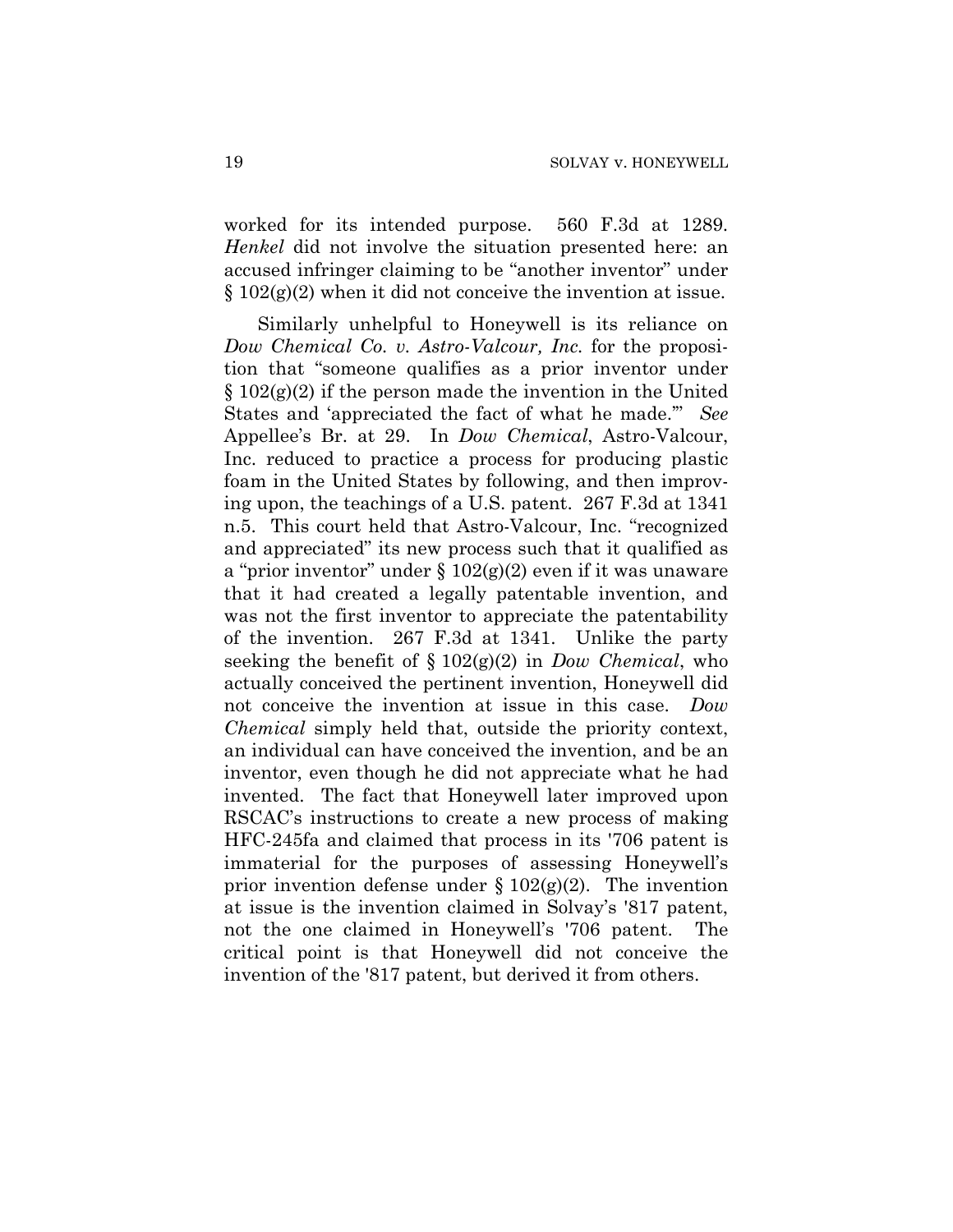$\overline{a}$ 

Finally, Honeywell argues that, as a matter of policy, it would contradict the purpose of  $\S 102(g)(2)$  to allow Solvay to have a patent covering subject matter that Solvay was not the first to invent. The problem with this argument is that it misstates the issue before us. The issue before us is not whether Solvay was the first to invent the subject matter of the '817 patent. Rather, the issue is whether Honeywell established its defense that the invention claimed in the '817 patent was conceived and reduced to practice by it, as "another inventor" in the United States, before Solvay. The uncontested facts make it clear that Honeywell did not establish its  $\S 102(g)(2)$ defense.

Whether this holding ignores the realities of globalization and outsourcing by modern-day research companies, as Honeywell contended at oral argument, is not the question before us. The question before us is whether, under the undisputed facts, Honeywell qualifies as "another inventor" under 35 U.S.C. § 102(g)(2). Because Honeywell did not itself conceive the RSCAC process of making HFC-245fa, under 35 U.S.C.  $\S 102(g)(2)$ , as this court has construed the statute, it is not "another inventor" of the subject matter claimed in the '817 patent.

In sum, because Honeywell does not qualify as "another inventor" under 35 U.S.C.  $\S 102(g)(2)$ , we hold that the district court erred in ruling claims 1, 5, 7, 10, and 11 of Solvay's '817 patent invalid by reason of prior inventorship.[6](#page-19-0) We turn now to Honeywell's argument that the district court erred in its ruling that Honeywell infringed claims 1, 5, 7, 10, and 11 and to Solvay's challenge to the

<span id="page-19-0"></span><sup>6</sup> Because Honeywell does not qualify as "another inventor" under  $\S 102(g)(2)$ , it is not necessary for us to reach the question of whether Honeywell abandoned, suppressed, or concealed the invention claimed in the '817 patent.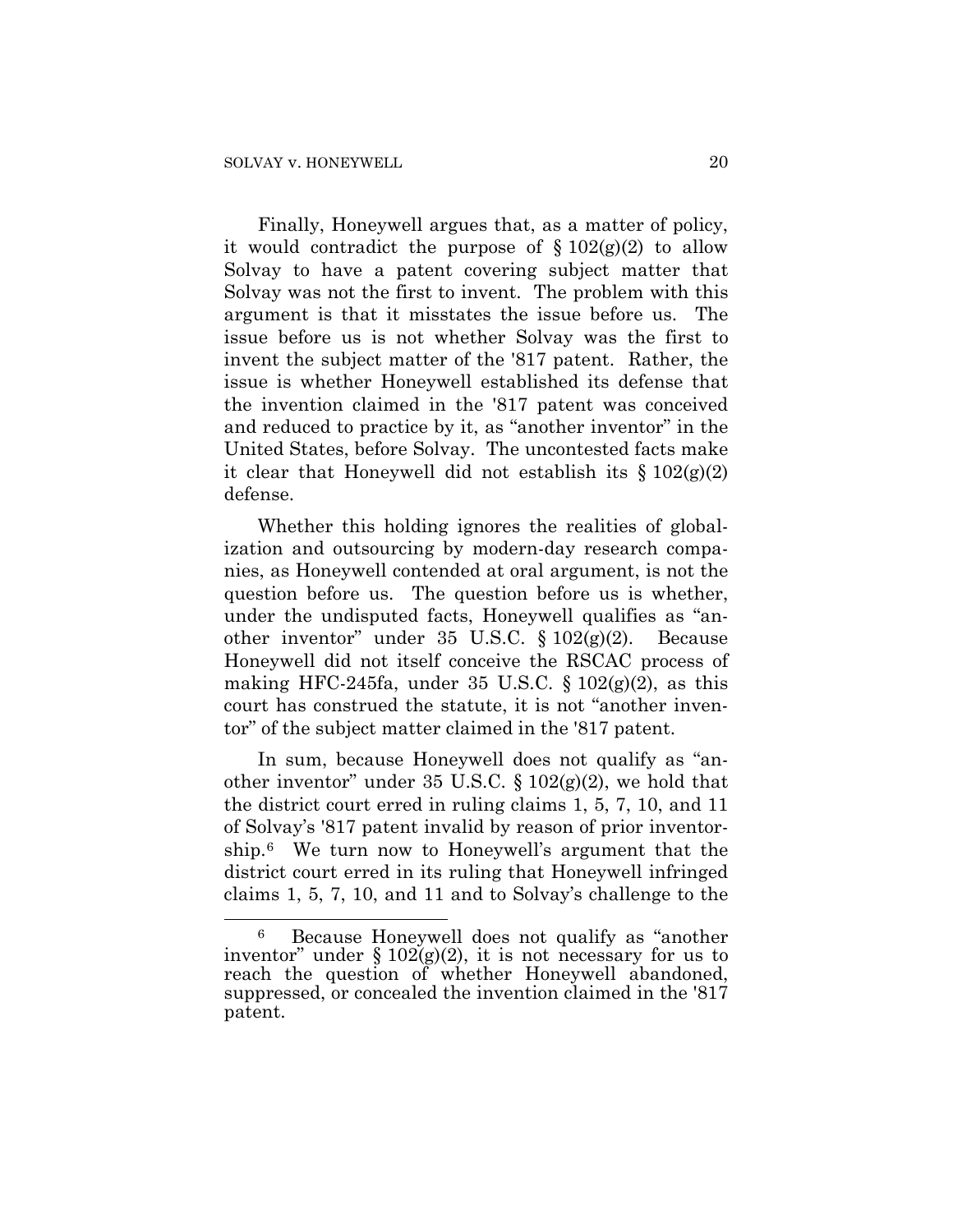court's ruling that Honeywell did not infringe claims 12- 18, 21, and 22.

#### III.

"An infringement analysis entails two steps. The first step is determining the meaning and scope of the patent claims asserted to be infringed. The second step is comparing the properly construed claims to the device accused of infringing." *Markman v. Westview Instruments, Inc.*, 52 F.3d 967, 976 (Fed. Cir. 1995) (en banc) (citations omitted), *aff'd*, 517 U.S. 370 (1996). Claim construction is a question of law, which we review de novo. *Cybor Corp. v. FAS Techs., Inc.*, 138 F.3d 1448, 1456 (Fed. Cir. 1998) (en banc).

A.

Honeywell contends the district court erred in its alternative ruling granting summary judgment of infringement of claims 1, 5, 7, 10, and 11 of the '817 patent. Honeywell states that "[e]ither the court misapplied its construction of the 'isolating' limitation [of independent claim 1], or it misconstrued the 'isolating' limitation . . . by not limiting the gas stream containing the 'isolat[ed] [HFC-]245fa to only residual amounts of reaction mixture components." Appellee's Br. at 21. Honeywell argues that, applying the correct claim construction, it is entitled to a judgment of non-infringement of independent claim 1 and dependent claims 5, 7, 10, and 11. Honeywell's argument involves the construction of both claims 1 and 12 of the patent, for Honeywell asserts that "[h]ad the district court properly applied the construction it gave to 'isolating . . . [HFC-245fa] from the reaction mixture' for claim 12, it could only have concluded, as a matter of law, that the accused Honeywell process does not infringe claim 1 or its dependent claims." *Id.* at 57.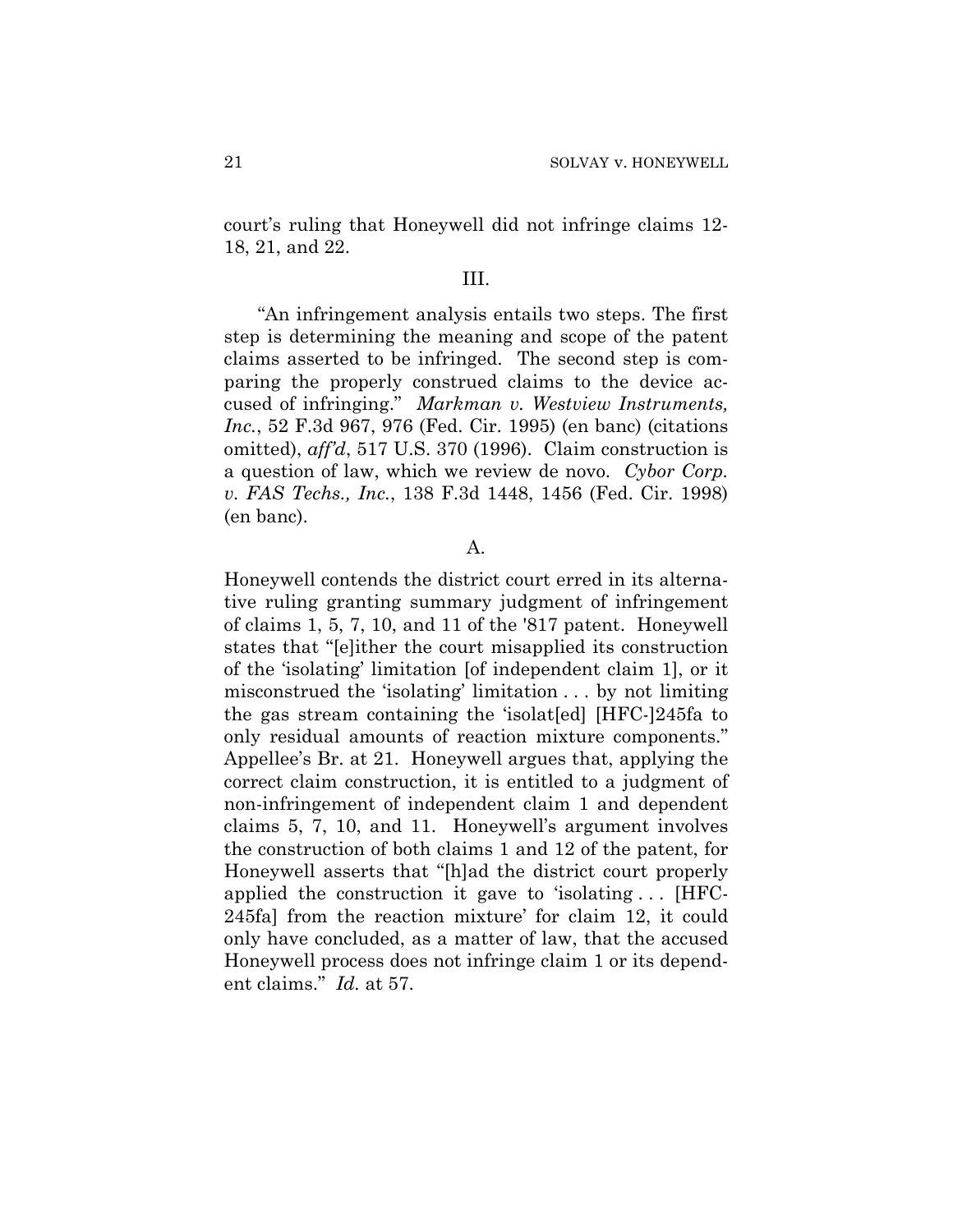The district court construed the limitation "isolating . . . [HFC-245fa] from the reaction mixture by drawing off [HFC-245fa] and [HCI] in a gaseous phase as each of said [HFC-245fa] and [HC1] is being formed" in independent claim 1 as follows:

The process for making HFC-245fa includes a reaction at a temperature and under a pressure whereby HFC-245fa and HCI are produced in gaseous form and *separated from the reaction mixture in a gas stream that can include other compounds, such as unconverted reactants and chlorofluoropropanes possibly formed by incomplete fluorination of HCC-240fa*.

*Solvay, S.A. v. Honeywell Specialty Materials LLC*, No. 06-557, 2008 WL 5155629, at \*2 (D. Del. Dec. 9, 2008) ("*Claim Construction Ruling*") (emphasis added).

The corresponding limitation in independent claim 12 of the '817 patent reads "isolating said [HFC-245fa] from the reaction mixture . . . to keep in the reactor in the liquid state the unconverted [HCC-240fa], most of the [HF] and most of the products of partial fluorination of [HFC-245fa]." In construing this limitation, the district court stated:

I conclude that the "isolating" limitation found in claims 1 and 12 should be construed consistently. The fact that claim 12 discloses a device to accomplish the process, while claim 1 only describes the process, does not convince me that the patentee meant to use the same word ("isolate") to describe different processes.

*Claim Construction Ruling*, 2008 WL 5155629, at \*3. The court construed the "isolating" limitation of claim 12 as follows: "As the HFC-245fa and HCI are produced in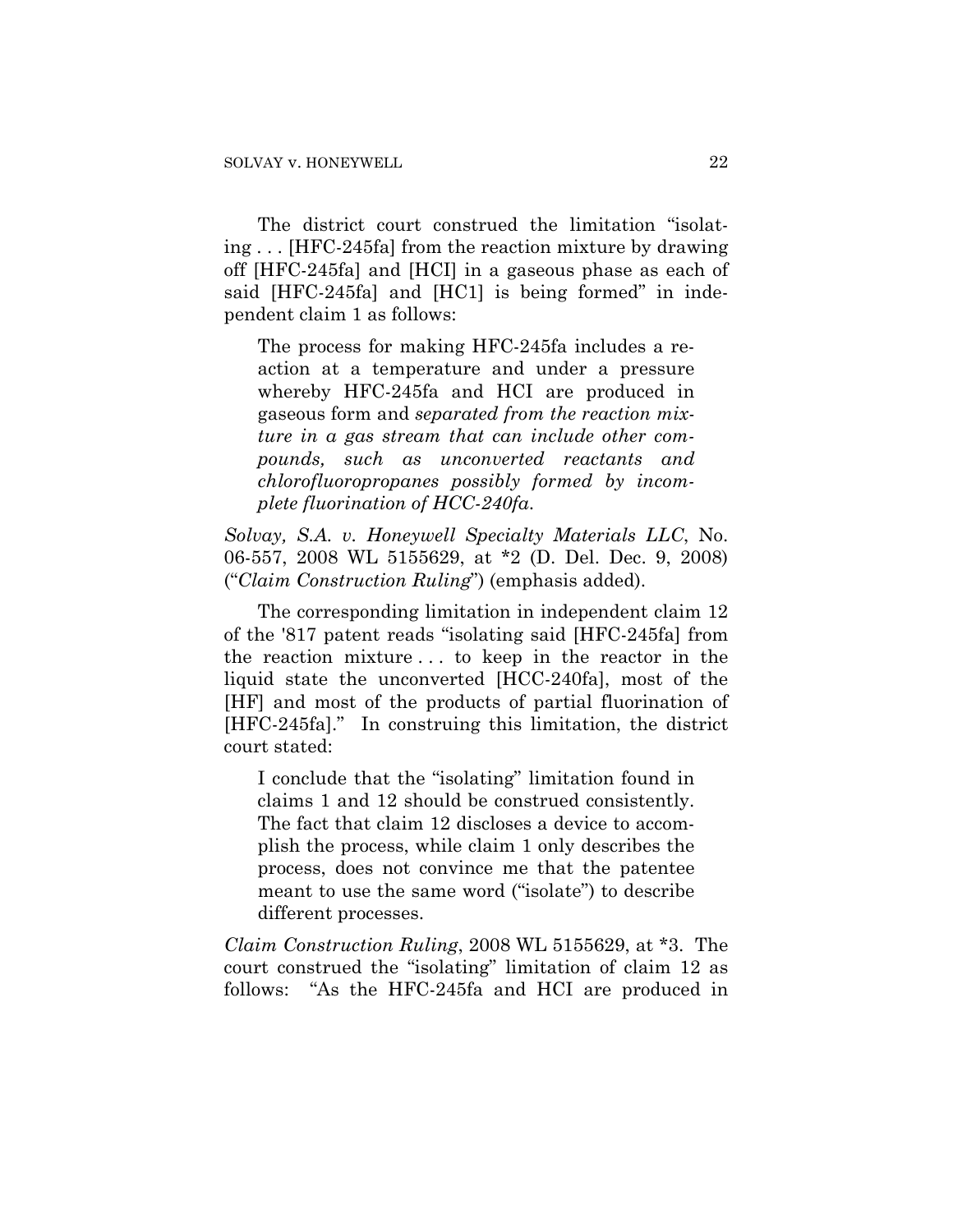gaseous form, they are separated from the reaction mixture in a gas stream by the device." *Id.* at \*4. Thus, the court construed "isolating" in independent claims 1 and 12 as meaning "separating."

In arriving at its construction of claim 1, the district court considered whether the term "isolating," as used in the claim, means that "only" HFC-245fa and HCI are drawn off from the reaction mixture in a gas stream as they are being formed, or whether the gas stream can include other components. The court reasoned that the patent specification uses "isolate," "separate," and "to draw off" interchangeably, as did the inventors during prosecution, and that "isolate" thus should not be construed to mean only HFC-245fa and HCI, even if the dictionary definition of "isolate" suggests separation of a "pure chemical substance." *Id.* at \*3. The court also reasoned that because claim 12's use of "isolate" clearly allows for "residual amounts" of products other than HFC-245fa and HCI to be in the gas stream, the isolating limitation of claim 1 "should be construed consistently."[7](#page-22-0)

In its infringement ruling, the district court held that the Geismar process infringed claim 1 because it draws off a gas stream from the reaction mixture and thereby isolates, or separates, HFC-245fa from the mixture. *See Non-infringement Ruling*, 591 F. Supp. 2d at 727. The court noted that "although the gas stream in the Geismar process includes many compounds other than HFC-245fa and HCl," the process still infringed because "claim 1 has been construed very broadly . . . ." *Id.* at 727-28.

<span id="page-22-0"></span> $\overline{a}$ 7 As seen, claim 12 recites that "*most* of the [HF] and *most* of the products of partial fluorination of [HFC-245fa]" are kept in the reactor in the liquid state (emphases added). '817 patent, col.6 ll.28-30.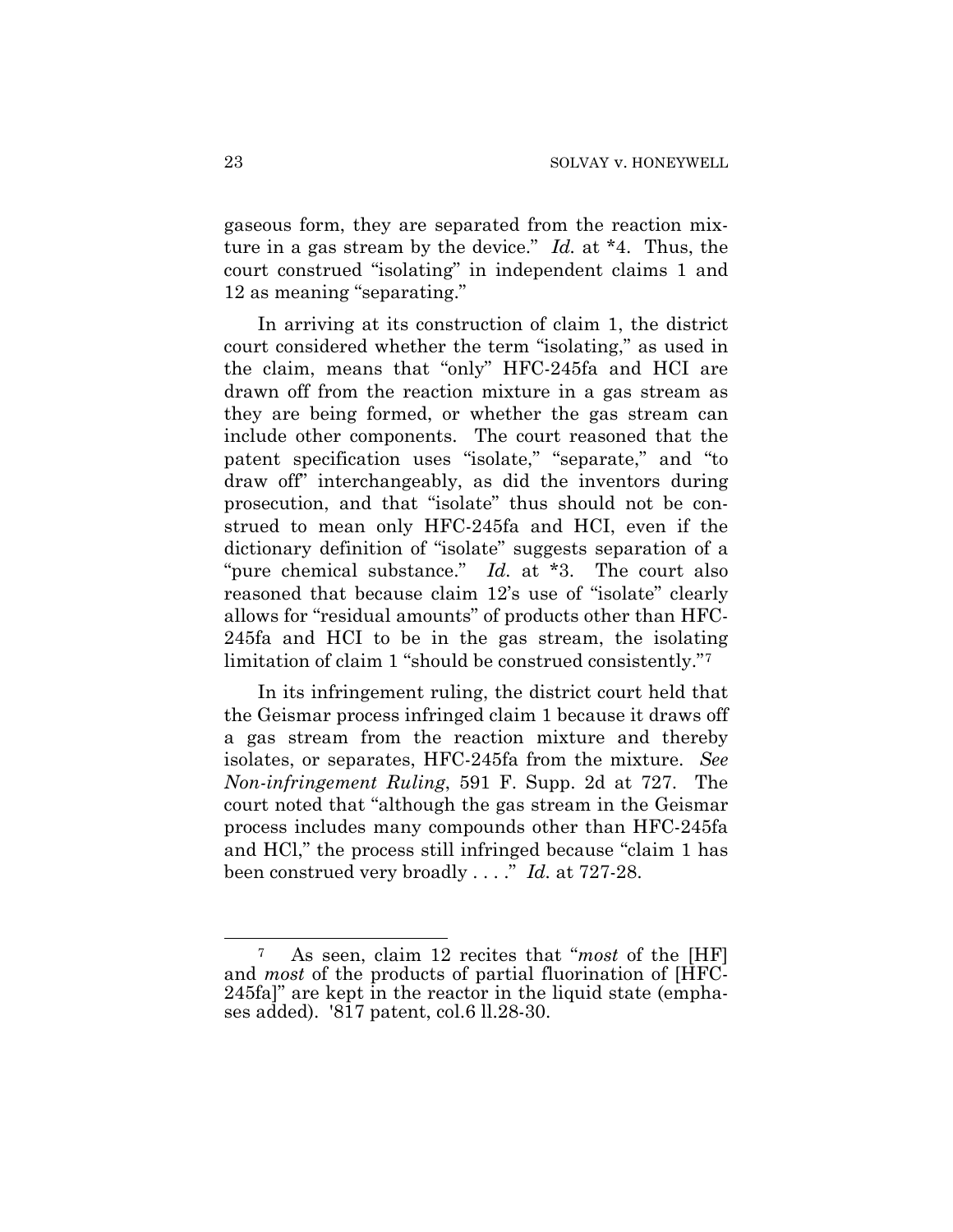$\overline{a}$ 

Honeywell urges that the district court failed to appreciate that claim 1 requires that the gaseous product leaving the reactor include *only* "residual amounts of other non-reacting compounds," along with HFC-245fa and HCI. According to Honeywell, that is also what claim 12 requires. In support of its argument, Honeywell points to the expert testimony of Michael Doherty interpreting "isolating" as "purifying" HFC-245fa from all other reaction mixture components so that there are only residual, i.e., not measurable, amounts of other compounds in the gas stream. *See* Appellee's Br. at 59-60. Honeywell also points to dictionary definitions of "isolation" as "separation of a pure chemical substance from a compound or mixture," contending "isolating" thus means completely separating HFC-245fa from all other reaction mixture components, including HF. *Id.* at 60-61. Finally, Honeywell asserts that, during prosecution, the inventors limited the "isolating" step to being one that separates HFC-245fa and HCl from all reaction mixture components the first (and only) time they leave the reactor in a gas stream. *Id.* at 62.[8](#page-23-0) Honeywell concludes that the district court's error—either in claim construction or claim construction application—resulted in an incorrect finding of infringement with respect to Honeywell's Geismar process because, in that process, more than "residual amounts" of other compounds leave the reactor. Honeywell contends that the Geismar process does not isolate from the reaction mixture the HFC-245fa and HCl as they are being

<span id="page-23-0"></span><sup>8</sup> Honeywell points to an amendment made during prosecution, in which the inventors added the "isolating" language in claim 1 and overcame prior art by describing their process as isolating HFC-245fa and HCl by drawing off each from the reaction mixture as they are being formed. Honeywell notes that the inventors said nothing about also drawing off reaction mixture components, such as HF. *Id.*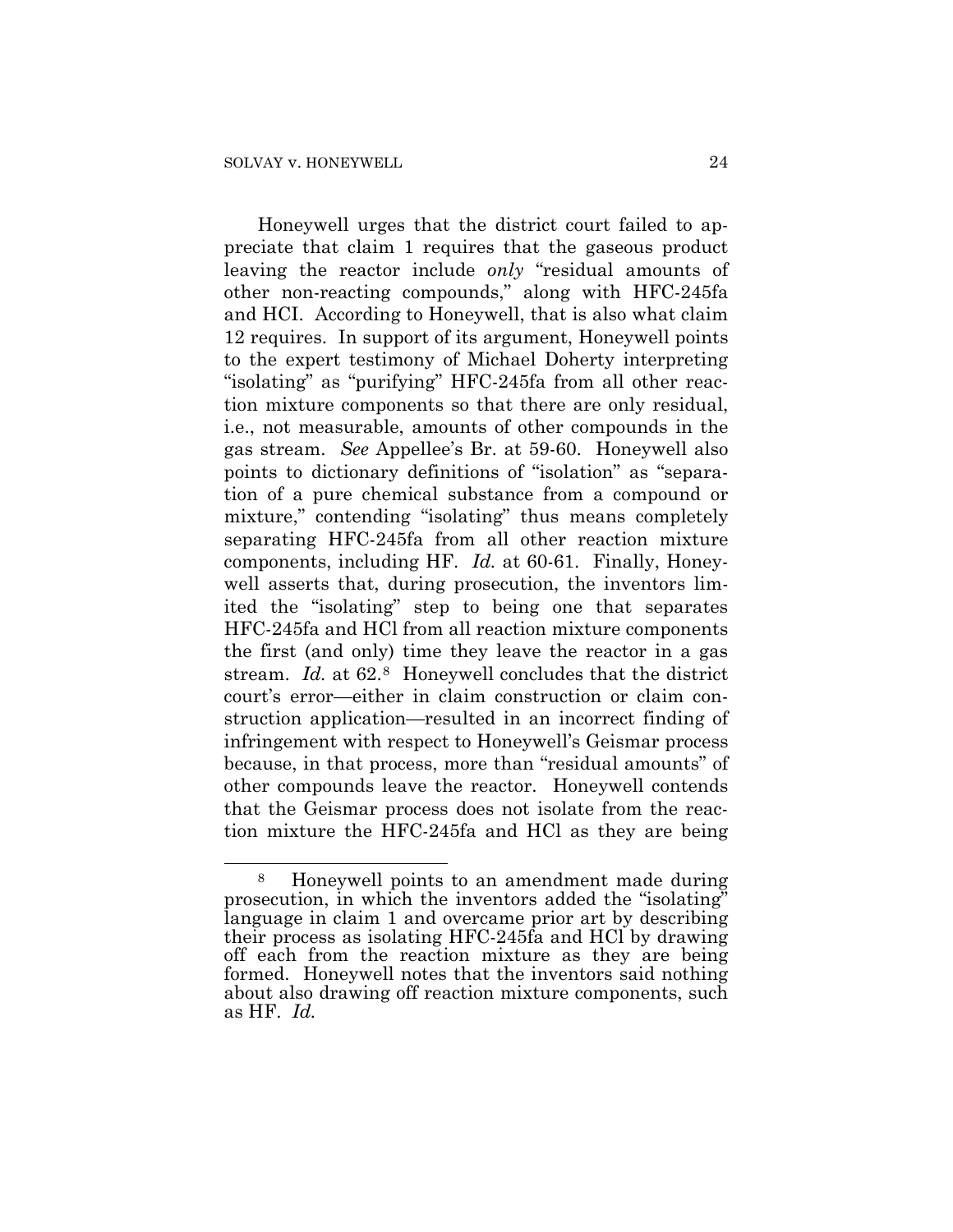formed, but, rather, draws off a gas stream which is mostly HF and which also contains partially fluorinated compounds. *Id.* at 58.

Solvay responds that the district court erred in neither its claim construction nor its application of that claim construction. Solvay argues that the district court correctly construed claim 1 when it concluded that "isolating" does not mandate that HFC-245fa and HCl are the only materials in the gas stream that are drawn off, or isolated, from the reaction mixture. *See Non-infringement Ruling*, 591 F. Supp. 2d at 727-28. Solvay asserts that the district court correctly understood that the '817 patent teaches a process that separates gaseous HFC-245fa from the reaction mixture in the reactor by continuously drawing off a gaseous stream that includes HFC-245fa and HCl, as well as other components. *See* Appellant's Reply Br. at 29-30. Solvay contends that the district court properly construed the "isolating" limitation to include this teaching. *See Non-infringement Ruling*, 591 F. Supp. 2d at 728 (noting that the broad construction of claim 1 "reflect[s] the claim language and the intrinsic evidence"). *See* Appellant's Reply Br. at 30-31. Solvay also contends the district court properly applied the construction of the "isolating" limitation to find infringement, based on Honeywell's acknowledgement that its Geismar process includes many compounds other than HFC-245fa and HCl in the gas stream that are drawn off from the reaction mixture (e.g., HF and other partially fluorinated compounds). *See id.* at 31; *Non-infringement Ruling* at 727- 28.

We see no error in the district court's infringement ruling. In our view, claim 1 is not limited to "isolating" *only* HFC-245fa and HCl and residual amounts of other compounds. The claim does not recite isolating HFC-245fa from all other components involved in the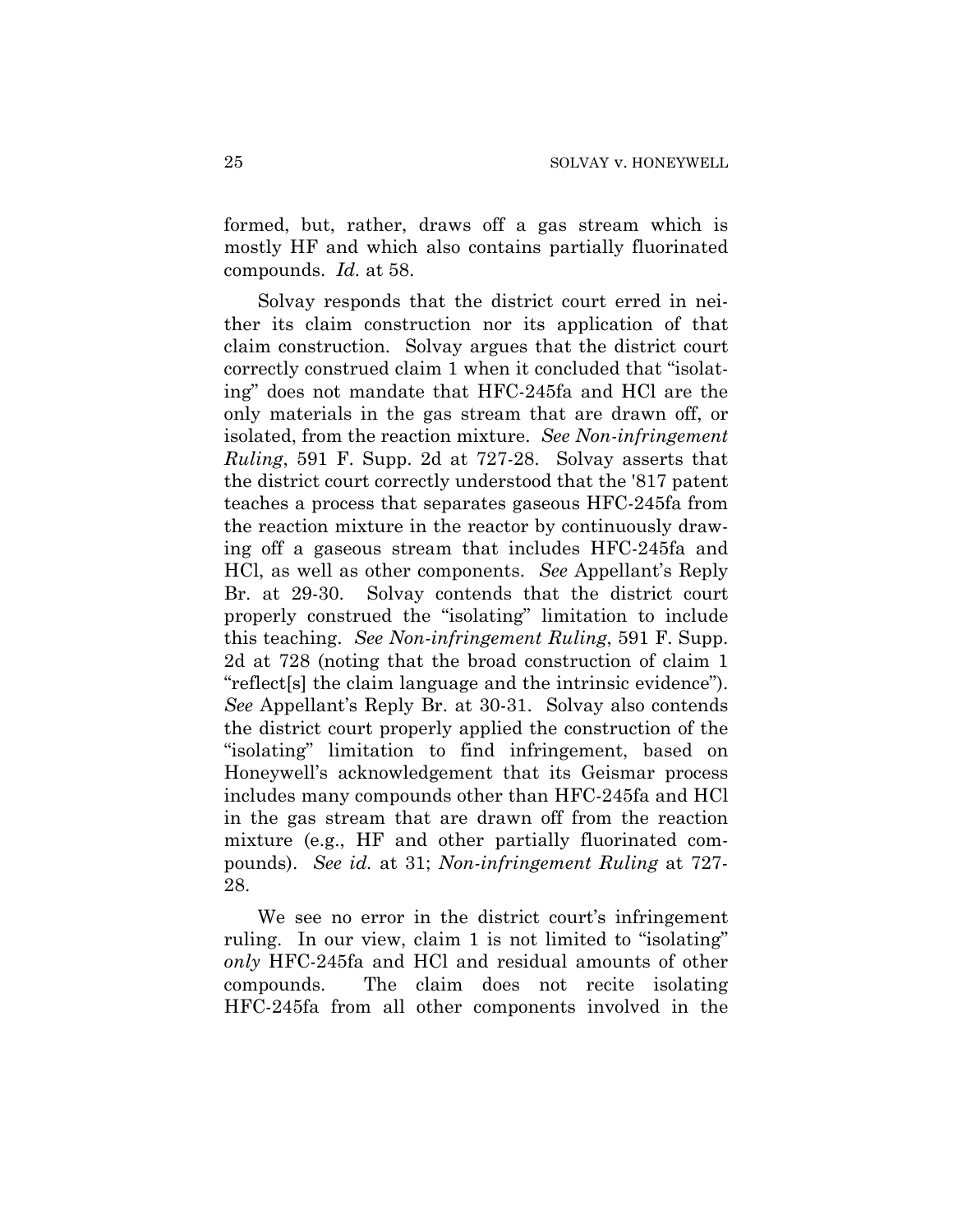process, and it does not recite isolating HFC-245fa from everything beyond residual amounts of reaction mixture components in the gas stream. Neither does the specification require that the gaseous stream separated from the reaction mixture contain *only* HFC-245fa and HCl. The patent specification uses the terms "isolating," "separating," and "drawing off" interchangeably, as the district court noted. At the same time, we do not think any of the statements made during prosecution call for a construction of claim 1 that requires only "residual amounts" of other components in the gas stream. In the prosecution amendment to which Honeywell points, *see* footnote 8 above, the inventors simply described their process as isolating HFC-245fa and HCl by drawing off each from the reaction mixture as they are being formed. Such a description does not constitute a statement that the invention of the '817 patent involves a process in which only certain reactants (and no others) can be isolated from reaction mixture components or, in other words, one in which only residual amounts of other compounds are contained in the gas stream.

Honeywell's reliance on the testimony of Michael Doherty interpreting "isolating" as "purifying" HFC-245fa from all other reaction mixture components is misplaced. The term "purifying" is not used in the patent and is not to be considered synonymous with "isolation" based on extrinsic expert testimony alone. *See Phillips v. AWH Corp.*, 415 F.3d 1303, 1317 (Fed. Cir. 2005) (en banc) (extrinsic evidence such as expert testimony is "less significant than the intrinsic record in determining the legally operative meaning of claim language") (internal citations omitted); *Kara Tech. Inc. v. Stamps.com Inc.*, 582 F.3d 1341, 1348 (Fed. Cir. 2009) ("extrinsic sources like expert testimony cannot overcome more persuasive intrinsic evidence."); *Ultimax Cement Mfg. Corp. v. CTS*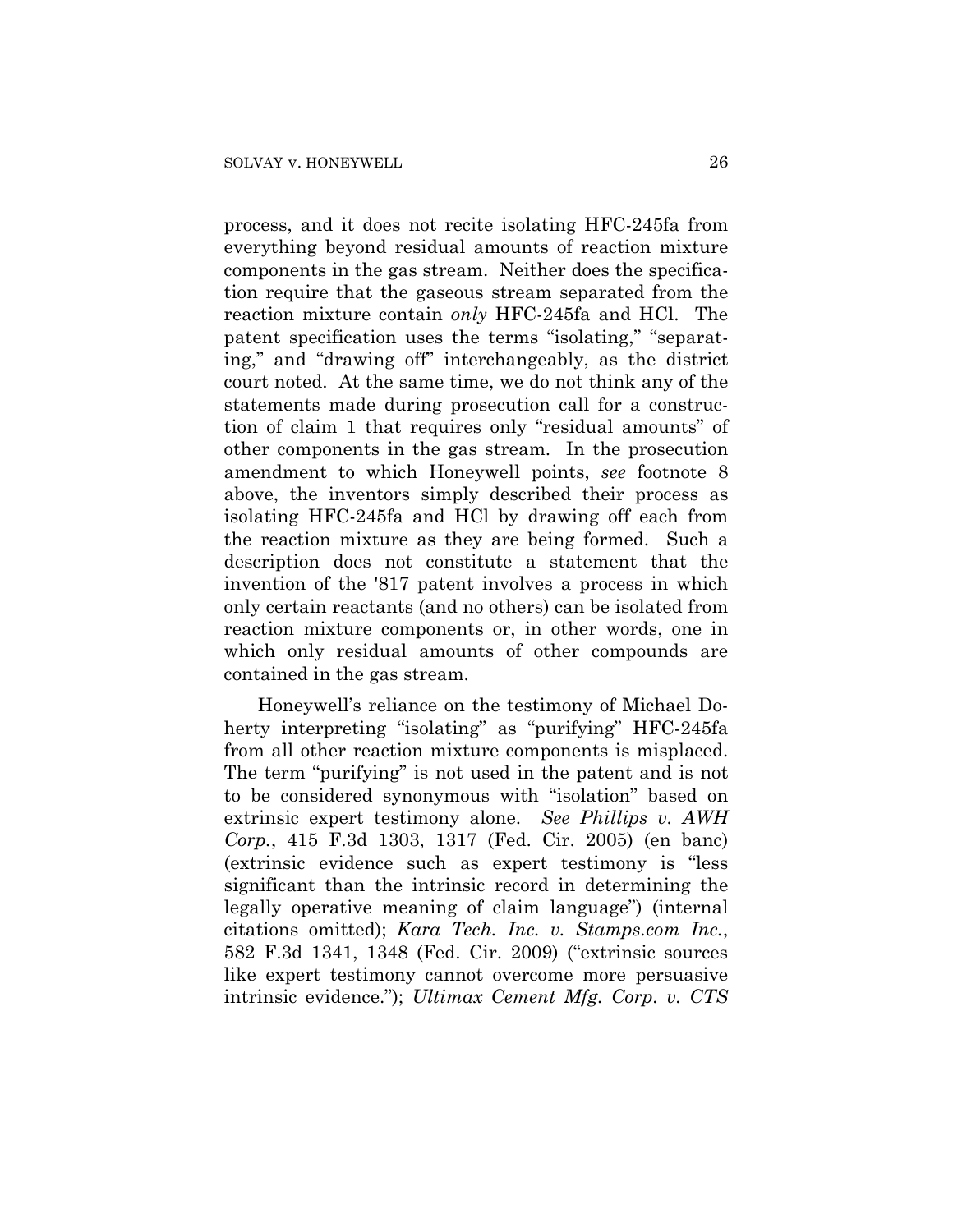*Cement Mfg. Corp.*, 587 F.3d 1339, 1347 (Fed. Cir. 2009) (district court erroneously relied on expert testimony and a dictionary definition to the exclusion of the intrinsic evidence of the specification language).

Finally, we do not view the district court's construction and application of claim 1 as inconsistent with its construction of claim 12. As noted, in construing claim 12's "isolating" limitation, the court stated that "[a]s the HFC-245fa and HCl are produced in gaseous form, they are separated from the reaction mixture in a gas stream by the device." *Claim Construction Ruling*, 2008 WL 5155629, at \*4. The court's construction of claim 1, in which "isolating" does not mean that the gas stream contains no more than residual amounts of components other than HFC-245fa and HF, is not at odds with its construction of claim 12's isolating limitation, in which "HFC-245fa and HCl are . . . separated from the reaction mixture in a gas stream . . . ."

The district court construed a different claim 12 limitation, "to keep in the reactor in the liquid state the unconverted [HCC-240fa], most of the HF and most of the products of partial fluorination of [HCC-240fa]," as follows:

The gas stream can include *residual* amounts of other compounds, such as unconverted reactants and chlorofluoropropanes possibly formed by incomplete fluorination of HCC-240fa. However, the unconverted HCC-240fa, more than 50% of the HF, and more than 50% of the partially fluorinated intermediates must remain in the reactor vessel in the liquid state.

*Claim Construction Ruling*, 2008 WL 5155629, at \*4 (emphasis added). In urging an inconsistency between the court's construction of the "isolating" limitations in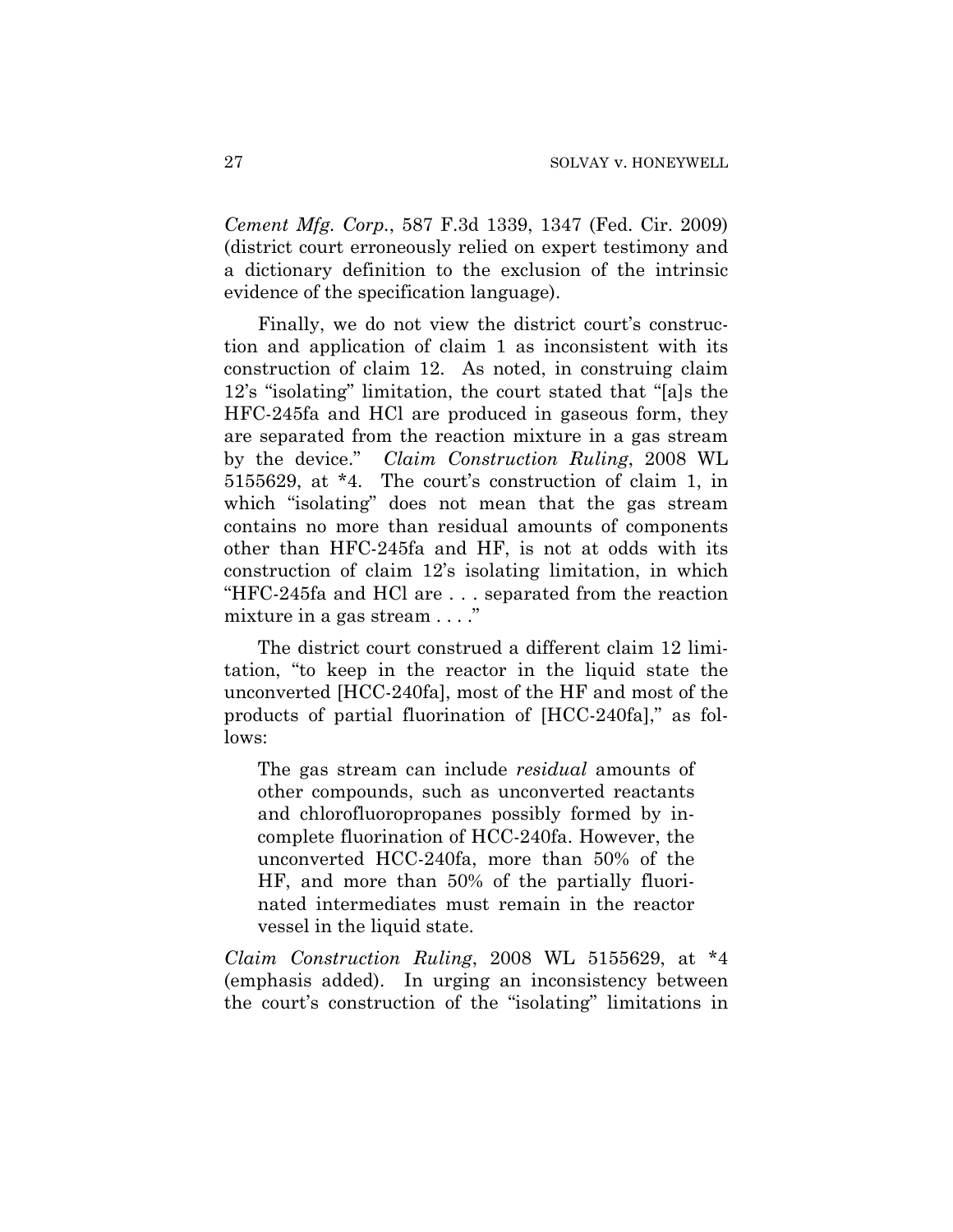claims 1 and 12, Honeywell points to this claim construction language. It apparently contends that this construction of claim 12's "to keep in the reactor in the liquid state" limitation, combined with the court's statement that claims 1 and 12 are to be construed "consistently," means that "isolating" in claim 1 means that only "residual" amounts of compounds other than HFC-245fa and HCl may be in the gas stream. This language, however, does not relate to the "isolating" limitation of claim 12. Rather, it relates to the "keep in the reactor in the liquid state" limitation of the claim. As the discussion in section B below makes clear, this is a fundamentally different limitation from the "isolating" limitation.

We therefore reject Honeywell's argument with respect to claim 1, whether viewed as asserting an incorrect claim construction or the erroneous application of a correct claim construction. Because Honeywell does not dispute that its accused Geismar process has a gas stream with more than residual amounts of reaction mixture components, the district court did not err in ruling that claims  $1, 5, 7, 10,$  and  $11$  of the '817 patent were infringed.

B.

Solvay argues that the district court erred in granting summary judgment of non-infringement of claims 12-18, 21, and 22 of the '817 patent, *see Non-infringement Ruling*, 591 F. Supp. 2d at 728. Specifically, Solvay contends the district court erred in its construction of the limitation "to keep in the reactor in the liquid state the unconverted [HCC-240fa], most of the [HF] and most of the products of partial fluorination of [HCC-240fa]" in independent claim 12. Solvay urges that, under the correct construction of the limitation, there is no dispute that the Geismar process infringes claims 12-18, 21, and 22. According to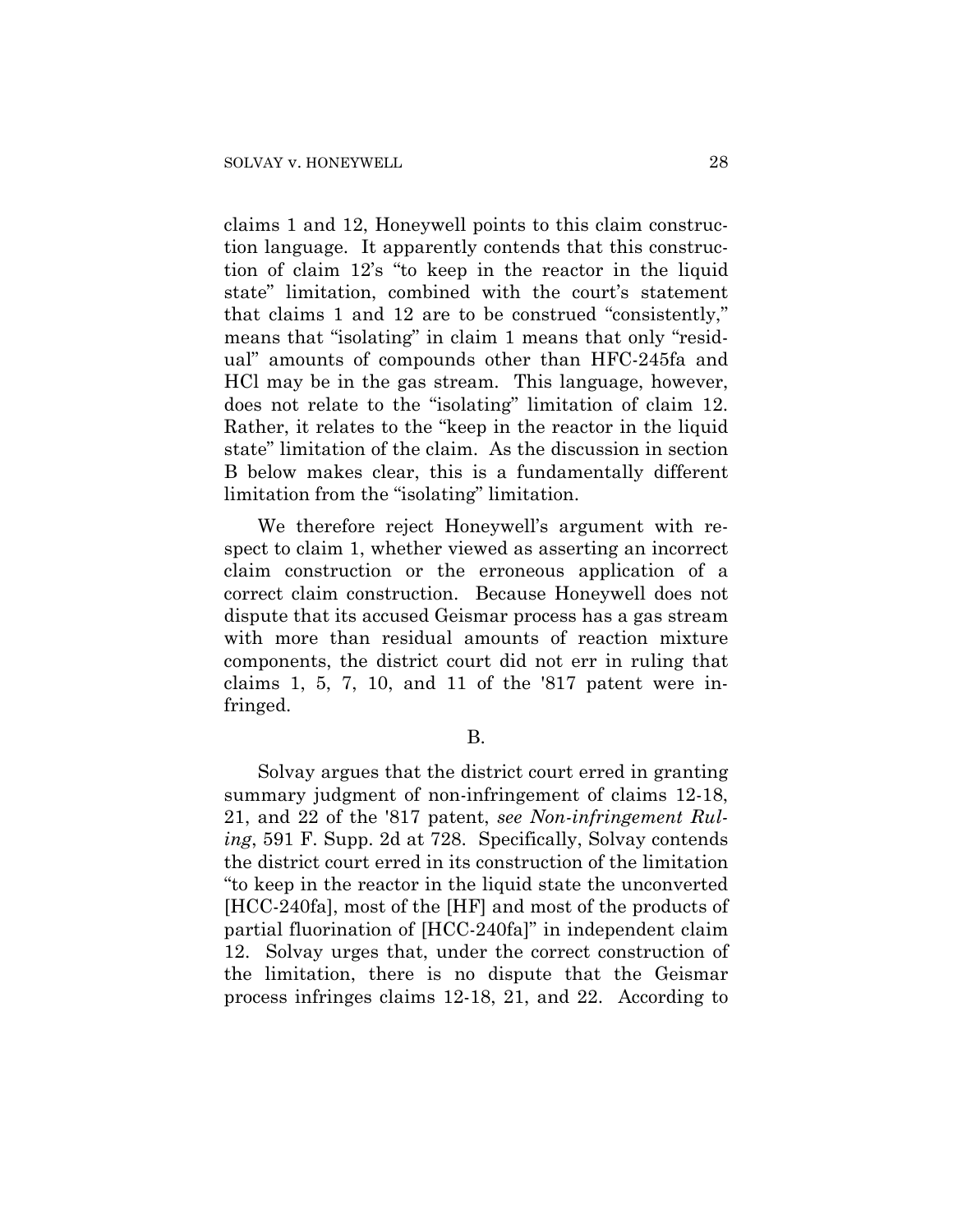Solvay, all other limitations of claim 12 and dependent claims 13-18, 21, and 22 are met in the Geismar process.

As noted, the district court construed this limitation as follows:

The gas stream can include residual amounts of other compounds, such as unconverted reactants and chlorofluoropropanes possibly formed by incomplete fluorination of HCC-240fa. However, the unconverted HCC-240fa, more than 50% of the HF, and more than 50% of the partially fluorinated intermediates must remain in the reactor vessel in the liquid state.

*Claim Construction Ruling*, 2008 WL 5155629, at \*4. In so ruling, the court looked to the prosecution history, in which claim 12 was described by the inventors as being "limited" to a process whereby the reaction is carried out in a reactor "equipped with a device for drawing off a gas stream which is controlled . . . to keep in the reactor in the liquid state the unconverted HCC-240fa, most of the HF and most of the products of partial fluorination of HCC-240fa." *Id.* The court concluded that, on this prosecution record, "claim 12 is a more limited, narrow claim than claim 1 and should be construed accordingly." *Id.*

Armed with its claim construction, the court ruled that the Geismar process did not infringe claim 12, or dependent claims 13-18, 21, and 22, because the Geismar process does not keep more than 50% of the HF in the reactor vessel in the liquid state, as required by the claim. *See Non-infringement Ruling*, 591 F. Supp. 2d at 728. The court cited the portion of the record referring to Honeywell's description of its Geismar process, which Solvay did not dispute, characterizing the Geismar gas stream as containing unreacted HF and partially fluorinated intermediates, along with other components. *Id.* at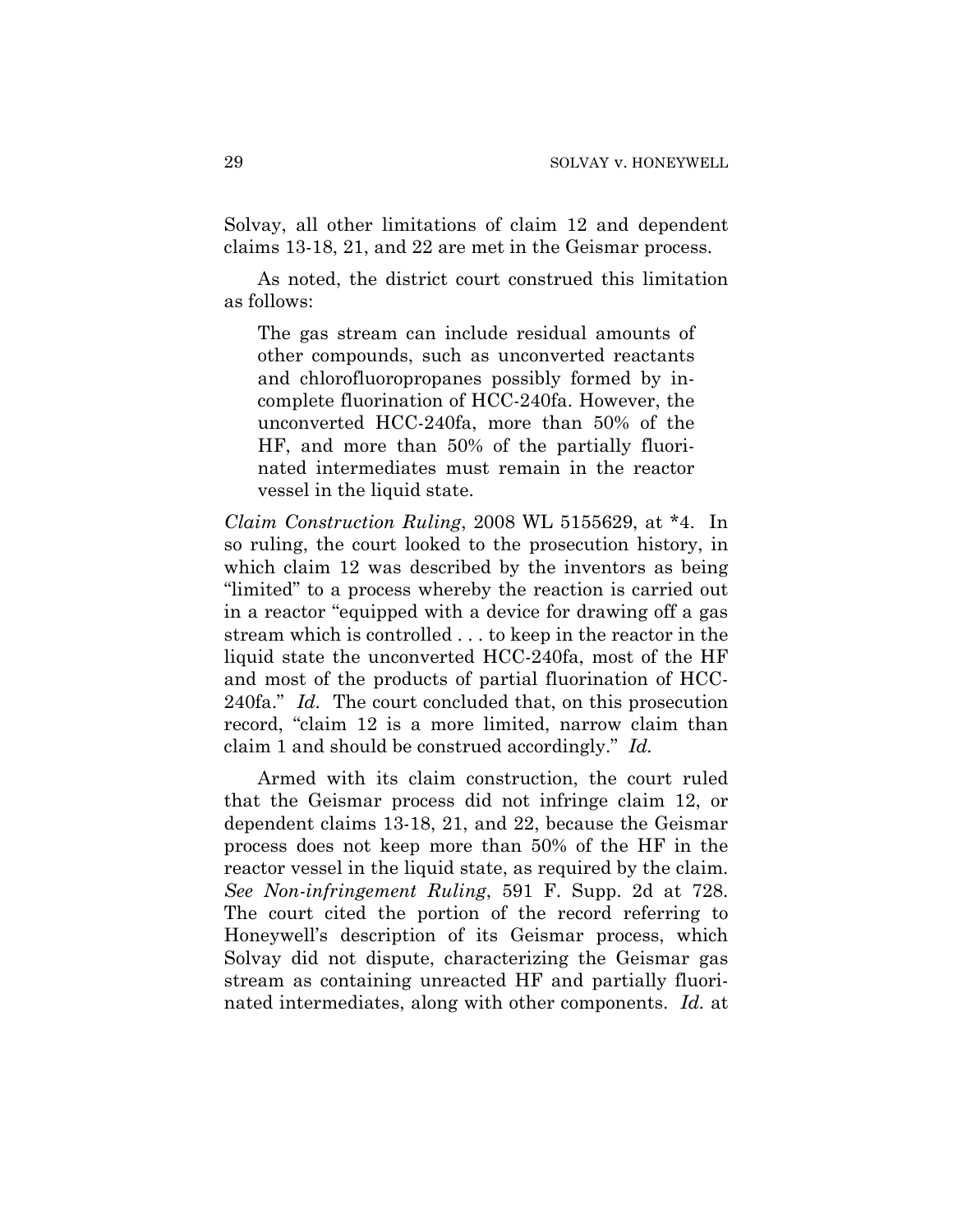726. The record also reflects that the gas stream in the Geismar process is fed, *inter alia*, into an HF recovery unit to recover the unreacted HF, which is later re-fed to the reactor as a gas, not a liquid.

In arguing against the district court's claim construction, Solvay breaks up the limitation into two parts; first addressing the "to keep in the reactor" clause and then addressing the "in the liquid state" clause. Solvay contends that the "to keep in the reactor" clause should be read to include unconverted and partially converted reactants that are either "kept in" or "returned to" the reactor for further use in the process, and that it was error for the court to conclude that the reactants must always remain in the reactor vessel. *See* Appellant's Br. at 29-30. Solvay points to language in the specification which teaches that "it is advantageous to separate the [HFC-245fa] and the [HCl] from the reaction mixture as they are being formed and to *keep in, or return to*, the reactor the unconverted reactants. . . ." *See* '817 patent, col.2 ll.64-67 (emphasis added); Appellant's Br. at 28-29.

As for the "in the liquid state" clause, Solvay argues that a correct construction of the limitation overall should include HF that leaves the reactor but then returns (in any state, either liquid or gaseous) and thereby becomes available to react in the liquid phase reaction to produce HFC-245fa, as disclosed in the specification. *See* Appellant's Br. at 28-30. Solvay maintains that the district court's non-infringement ruling should be reversed, because it is based upon an erroneous claim construction and that the Geismar process infringes claim 12 under a correct claim construction that permits reactants to remain in the process by being returned to the reactor.

For its part, Honeywell contends the district court correctly construed the claim 12 limitation based on the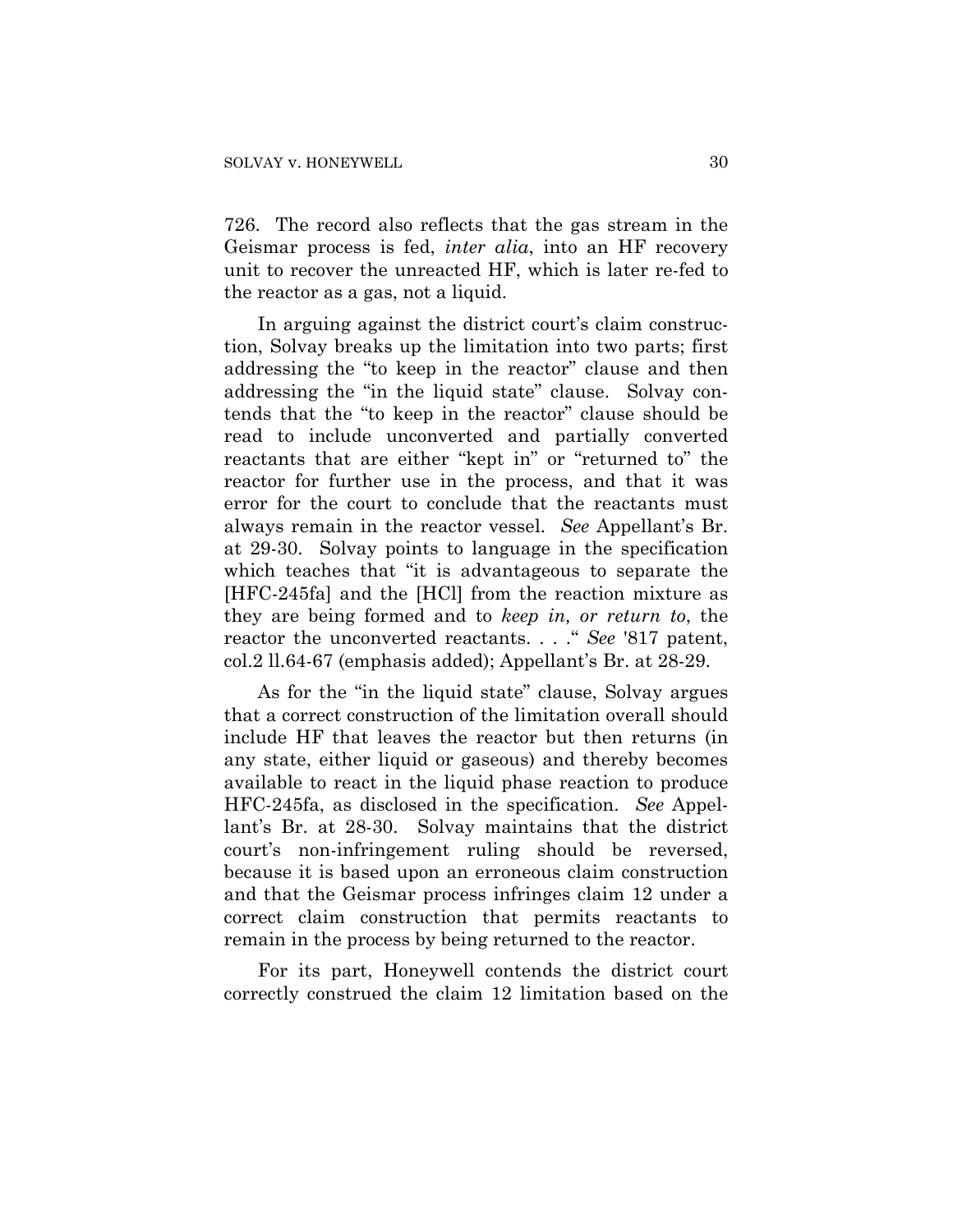plain language of the claim, the '817 patent specification and the prosecution history. Honeywell contends that its Geismar process does not infringe claim 12 of the '817 patent under that construction, because most of its HF leaves the reactor, and re-enters the reactor as a gas, not a liquid. *See* Appellee's Br. at 15. Honeywell argues that the district court properly relied on the plain language of the claim to construe "keep in" to mean that most of the HF must actually remain in (not leave from and return to) the reactor. *Id.* at 44-45. Honeywell points to the sentence in the '817 patent specification upon which Solvay relies ("to keep in, or return to, the reactor the unconverted reactants") and contends that it discloses two distinct actions—(1) "to keep in" and  $(2)$  "or return to" and that claim 12 covers the former alone. Honeywell also argues that, during prosecution, the inventors limited the claimed invention to keeping unconverted and partially converted reactants in the reactor by distinguishing the invention over prior art, U.S. Patent No. 5,574,192 ("the '192 patent"), which disclosed removing HF as a gas from the reactor, condensing it, and then later recycling (i.e., returning) it back to the reactor. *Id.* at 52-53. Honeywell contends the district court properly recognized that claim 12 is "a more limited, narrow claim than claim 1" because it was described as making "even more apparent" the advantage of the claimed invention over the '192 patent, by limiting the process of claim 12 to require a device that is controlled "to keep in the reactor in the liquid state . . . most of the [HF]." *See Claim Construction Ruling*, 2008 WL 5155629, at \*2, \*4; Appellee's Br. at 44- 45.

Here, again, we agree with the district court's claim construction. In our view, the limitation "to keep in the reactor in the liquid state" means that the reactants must stay in the reactor in the liquid state until they leave as a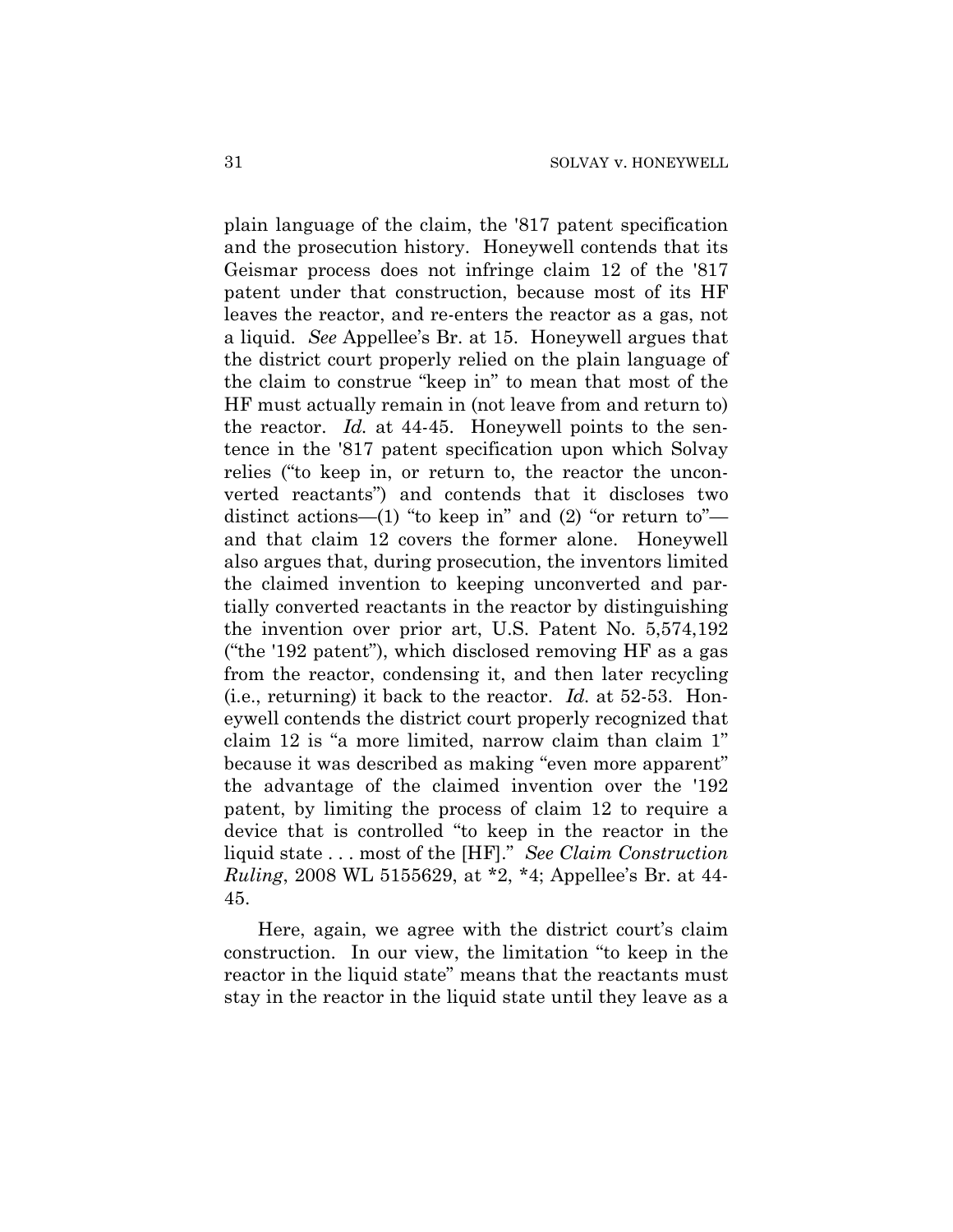gas and cannot return after being re-processed. It is true that the disclosure in the specification is broad enough to include unconverted and partially converted reactants that return to the reactor for further use in the process, because the "or" in the phrase "to keep in, or return to, the reactor the unconverted reactants" suggests an alternative description of the process rather than either/or, in the disjunctive sense. However, the prosecution history should also be considered, and here we think the issue is decided. *See, e.g.*, *Phillips*, 415 F.3d at 1317 ("the prosecution history can often inform the meaning of the claim language by demonstrating how the inventor understood the invention and whether the inventor limited the invention in the course of prosecution, making the claim scope narrower than it would otherwise be.").

During prosecution, the inventors distinguished the prior art '192 patent from their invention on the ground that, in their invention, the reactants are not recycled and returned to the reactor, but rather have the advantage of remaining in the reactor vessel in the liquid state. The statements made during prosecution reflect a distinction between, on the one hand, the claimed invention having reactants remain in the reactor in liquid form and, on the other hand, the prior art having unconverted and partially converted reactants leave and then return to the reactor for re-processing. The claim 12 limitation excludes the step of having reactants return to the reactor. It is undisputed that, under this construction, the term "keep in the reactor in the liquid state" is not met by the Geismar process. *See Non-infringement Ruling*, 591 F. Supp. 2d at 726 ("[t]he record also reflects that the gas stream is fed, *inter alia*, into an HF recovery unit to recover the unreacted HF, which is later re-fed, as a gas, to the reactor"). Thus, we see no error in the district